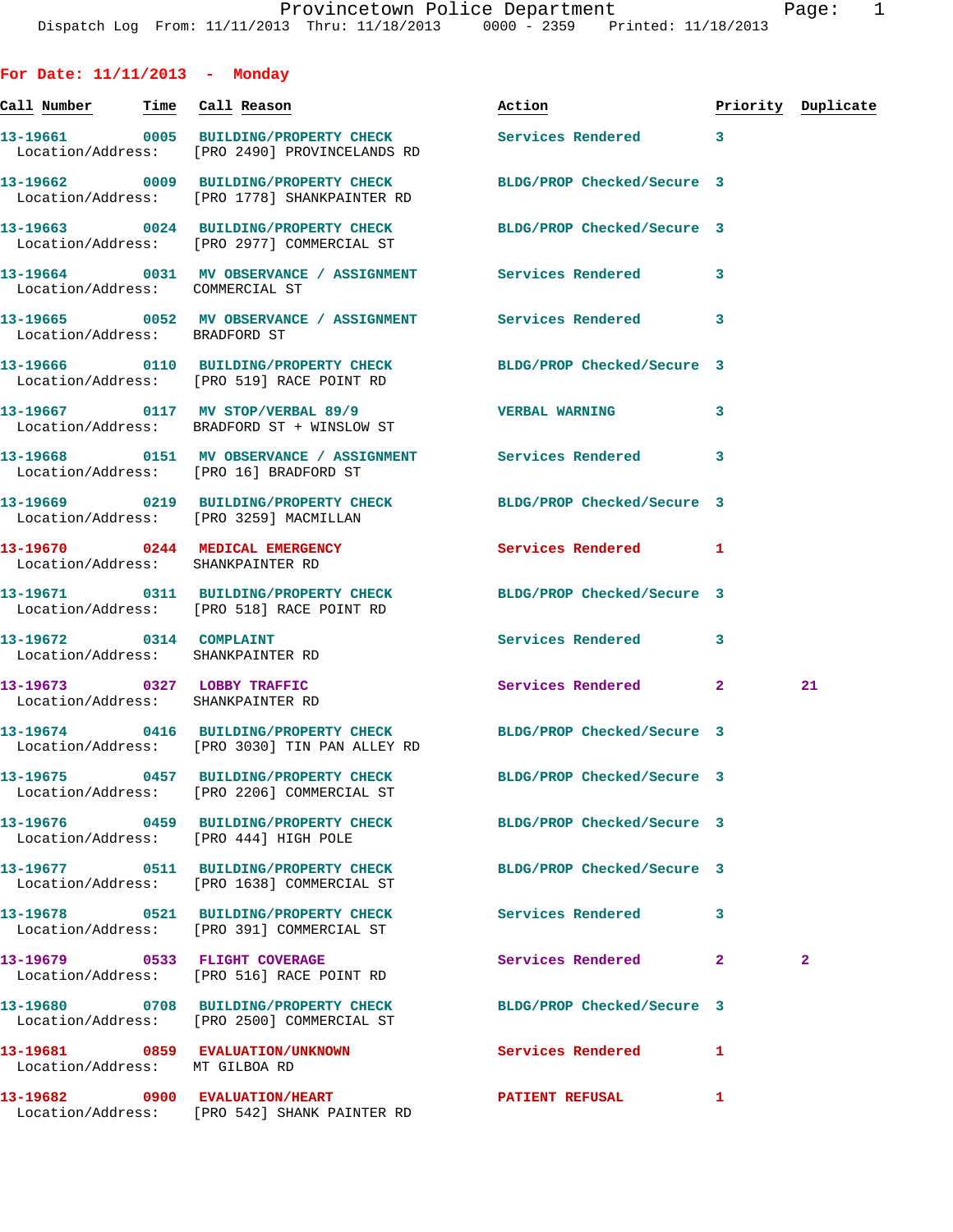|                                                         | Provincetown Police Department<br>Dispatch Log From: 11/11/2013 Thru: 11/18/2013 0000 - 2359 Printed: 11/18/2013 |                            |                |
|---------------------------------------------------------|------------------------------------------------------------------------------------------------------------------|----------------------------|----------------|
|                                                         |                                                                                                                  |                            |                |
| Location/Address: [PRO 526] RYDER ST                    | 13-19683 0939 BUILDING/PROPERTY CHECK BLDG/PROP Checked/Secure 3                                                 |                            |                |
| 13-19684 0940 COLOR GUARD                               | Location/Address: [PRO 3259] MACMILLAN WHARF                                                                     | Services Rendered          | $\overline{2}$ |
| Location/Address: SHANK PAINTER RD                      | 13-19685 1002 MV OBSERVANCE / ASSIGNMENT                                                                         | <b>No Action Required</b>  | 3              |
|                                                         | 13-19687 1042 BUILDING/PROPERTY CHECK BLDG/PROP Checked/Secure 3<br>Location/Address: [PRO 2206] COMMERCIAL ST   |                            |                |
|                                                         | 13-19688 1048 TRAFFIC CONTROL<br>Location/Address: [PRO 2577] BRADFORD ST                                        | <b>Services Rendered</b>   | 3              |
|                                                         | 13-19689 1127 TRANSPORT/ALTERED STATUS Transported to Hospital Location/Address: [PRO 3222] ALDEN ST             |                            | 1              |
|                                                         | 13-19691 1222 MV STOP/NO ACTION<br>Location/Address: FRANKLIN ST + BRADFORD ST                                   | No Action Required         | 3              |
|                                                         | 13-19692 1351 BUILDING/PROPERTY CHECK Services Rendered<br>Location/Address: [PRO 75] CAPTAIN BERTIE RD          |                            | 3              |
|                                                         | 13-19693 1359 MV OBSERVANCE / ASSIGNMENT<br>Location/Address: BRADFORD ST + HIGH POLE HILL                       | <b>No Action Required</b>  | 3              |
| 13-19694 1426 AT SCHOOL                                 | Location/Address: [PRO 569] WINSLOW ST                                                                           | No Action Required         | 3              |
| 13-19695 1505 ANIMAL CALL<br>Location/Address: PEARL ST |                                                                                                                  | No Action Required         | $\overline{a}$ |
| Location/Address: [PRO 2513] ROUTE 6                    | 13-19696 1542 MV OBSERVANCE / ASSIGNMENT Services Rendered                                                       |                            | 3              |
| 13-19697 1555 MV STOP                                   | Location/Address: [PRO 3440] ROUTE 6                                                                             | <b>VERBAL WARNING</b>      | 3              |
| Location/Address: PROVINCELANDS RD                      | 13-19698 1628 ANIMAL CALL-LOOSE DOG                                                                              | Taken/Referred to Other 2  |                |
|                                                         | 1648 MEDICAL EMERGENCY<br>Location/Address: [PRO 1275] ANTHONY ST                                                | Transported to Hospital    | 1              |
| 13-19701 1648 911 GENERAL<br>Location/Address:          | [PRO 542] SHANK PAINTER RD                                                                                       | No Action Required         | 1              |
| 13-19702<br>Location/Address:                           | 1721 MUTUAL AID X2<br>[PRO 1892] SHANK PAINTER RD                                                                | No Action Required         | 3              |
| 13-19703<br>Location/Address:                           | 1735 BUILDING/PROPERTY CHECK<br>WEST FRANKLIN ST                                                                 | BLDG/PROP Checked/Secure 3 |                |
| 13-19704                                                | 1754 D.O.T.-MEDICAL EMERGENCY                                                                                    | Transported to Hospital    | 1              |

Location/Address: [PRO 2898] JEROME SMITH RD

Location/Address: [PRO 542] SHANK PAINTER RD

Location/Address: [PRO 3287] ROUTE 6

Location/Address: [PRO 1509] BRADFORD ST

**13-19705 1840 BUILDING/PROPERTY CHECK BLDG/PROP Checked/Secure 3** 

13-19706 1843 911 GENERAL No Action Required 1

**13-19707 1849 BUILDING/PROPERTY CHECK Services Rendered 3** 

**13-19708 1905 MV STOP VERBAL WARNING 3**  Location/Address: [PRO 75] CAPTAIN BERTIE RD

**13-19709 1916 BUILDING/PROPERTY CHECK BLDG/PROP Checked/Secure 3**  Location/Address: [PRO 530] SHANKPAINTER RD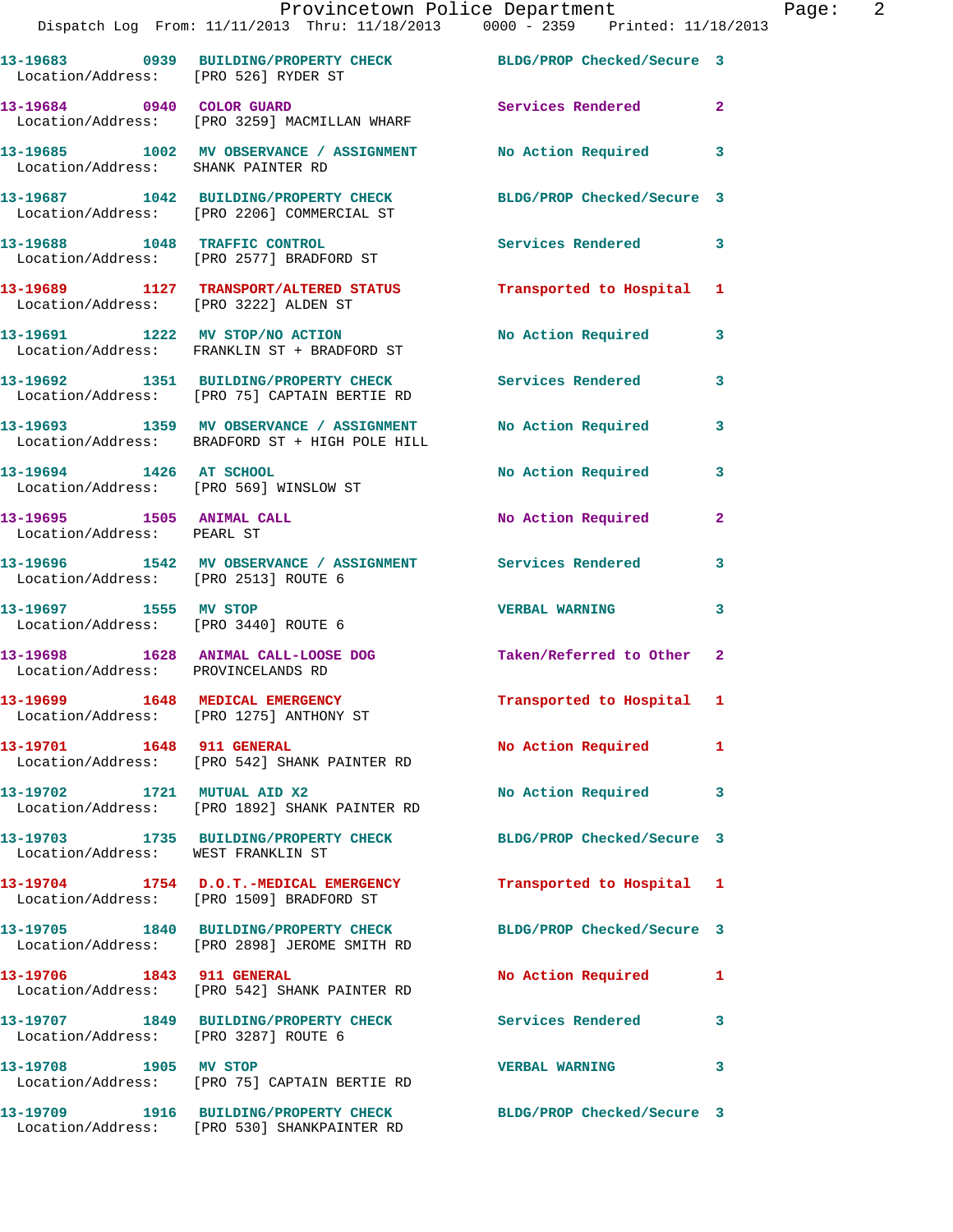|                                      | 13-19710 1955 HAZARDS<br>Location/Address: ROUTE 6 + CONWELL ST                                                 | Removed Hazard             | $\mathbf{2}$       |
|--------------------------------------|-----------------------------------------------------------------------------------------------------------------|----------------------------|--------------------|
|                                      | 13-19712 2013 MV OBSERVANCE / ASSIGNMENT Services Rendered<br>Location/Address: BRADFORD ST + STANDISH ST       |                            | 3                  |
|                                      | 13-19711 2017 BUILDING/PROPERTY CHECK BLDG/PROP Checked/Secure 3<br>Location/Address: [PRO 2206] COMMERCIAL ST  |                            |                    |
| Location/Address: STANDISH ST        | 13-19714 2055 RESTRAINING ORDER Q'S                                                                             | Services Rendered          | $\mathbf{2}$       |
|                                      | 13-19713 2059 BUILDING/PROPERTY CHECK BLDG/PROP Checked/Secure 3<br>Location/Address: [PRO 516] RACE POINT RD   |                            |                    |
|                                      | 13-19715 2117 MV OBSERVANCE / ASSIGNMENT Services Rendered<br>Location/Address: [PRO 2494] BRADFORD ST          |                            | 3                  |
|                                      | 13-19716 2142 BUILDING/PROPERTY CHECK BLDG/PROP Checked/Secure 3<br>Location/Address: [PRO 519] RACE POINT RD   |                            |                    |
|                                      | 13-19717 2209 BUILDING/PROPERTY CHECK BLDG/PROP Checked/Secure 3<br>Location/Address: [PRO 545] SHANKPAINTER RD |                            |                    |
| Location/Address: [PRO 571] ALDEN ST | 13-19718 2228 BUILDING/PROPERTY CHECK Services Rendered                                                         |                            | 3                  |
|                                      | 13-19719 2330 BUILDING/PROPERTY CHECK<br>Location/Address: [PRO 530] SHANKPAINTER RD                            | BLDG/PROP Checked/Secure 3 |                    |
| For Date: $11/12/2013$ - Tuesday     |                                                                                                                 |                            |                    |
|                                      | 13-19720 0039 MV OBSERVANCE / ASSIGNMENT Services Rendered<br>Location/Address: CENTRAL ST + BRADFORD ST        |                            | 3                  |
|                                      | 13-19721 0044 BUILDING/PROPERTY CHECK<br>Location/Address: [PRO 3296] SHANKPAINTER RD                           | BLDG/PROP Checked/Secure 3 |                    |
|                                      | 13-19722 0117 BUILDING/PROPERTY CHECK<br>Location/Address: [PRO 2543] MACMILLAN                                 | BLDG/PROP Checked/Secure 3 |                    |
| Location/Address:                    | 13-19723 0130 BUILDING/PROPERTY CHECK BLDG/PROP Checked/Secure 3<br>[PRO 1783] FRANKLIN ST                      |                            |                    |
|                                      | 13-19724 0131 BUILDING/PROPERTY CHECK<br>Location/Address: [PRO 105] COMMERCIAL ST                              | BLDG/PROP Checked/Secure 3 |                    |
|                                      | Location/Address: [PRO 2577] BRADFORD ST                                                                        | <b>Services Rendered</b>   | 3                  |
|                                      | 13-19726 0417 BUILDING/PROPERTY CHECK<br>Location/Address: [PRO 545] SHANK PAINTER RD                           | BLDG/PROP Checked/Secure 3 |                    |
| 13-19727                             | 0601 LOBBY TRAFFIC                                                                                              | Services Rendered          | 20<br>$\mathbf{2}$ |

Location/Address: [PRO 542] SHANK PAINTER RD

**13-19728 0809 MV'S IN LOT Services Rendered 2**  Location/Address: [PRO 2483] COMMERCIAL ST

**13-19729 0843 FACIAL LACERATION Services Rendered 1**  Location/Address: [PRO 2483] COMMERCIAL ST

**13-19730 0849 BUILDING/PROPERTY CHECK BLDG/PROP Checked/Secure 3**  Location/Address: [PRO 2898] JEROME SMITH RD

**13-19731 0854 MV OBSERVANCE / ASSIGNMENT Services Rendered 3**  Location/Address: HIGH POLE HL + BRADFORD ST

**13-19732 0857 COURT RUN Taken/Referred to Other 3**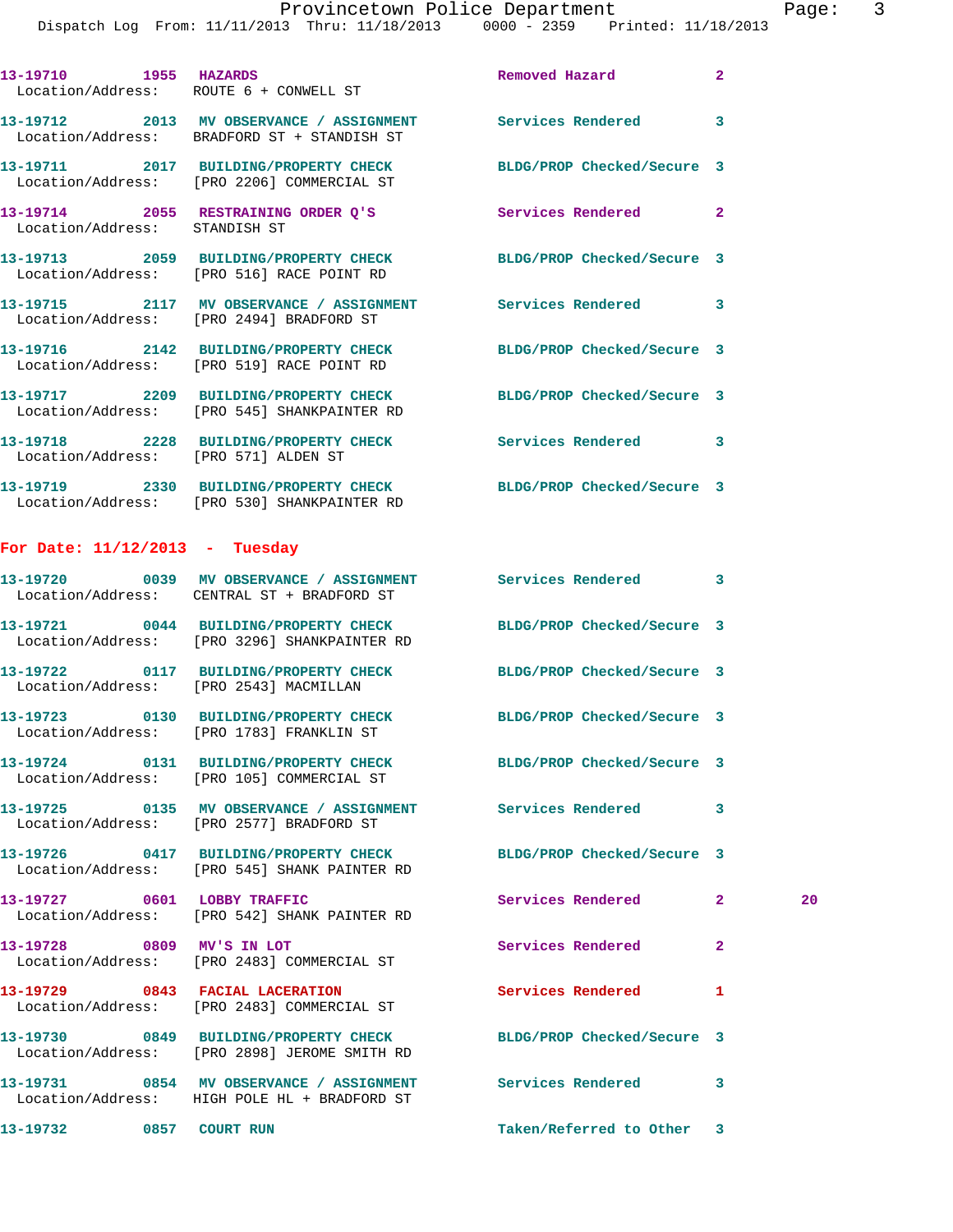|                                        | Provincetown Police Department<br>Dispatch Log From: 11/11/2013 Thru: 11/18/2013 0000 - 2359 Printed: 11/18/2013 |                            | Page: 4                 |
|----------------------------------------|------------------------------------------------------------------------------------------------------------------|----------------------------|-------------------------|
|                                        | Location/Address: [PRO 542] SHANK PAINTER RD                                                                     |                            |                         |
| Location/Address: BRADFORD ST EXT      | 13-19733 0937 COMPLAINT/CONCERN SPOKEN TO                                                                        |                            | 3                       |
|                                        | 13-19734 1002 SERVICE CALL<br>Location/Address: [PRO 182] COMMERCIAL ST                                          | Services Rendered 3        |                         |
|                                        | 13-19735 1042 BUILDING/PROPERTY CHECK BLDG/PROP Checked/Secure 3<br>Location/Address: [PRO 2494] BRADFORD ST     |                            |                         |
|                                        | 13-19736 1057 ALARM ERROR<br>Location/Address: AUNT SUKEYS WAY                                                   | No Action Required 1       |                         |
|                                        | 13-19737 1113 MV OBSERVANCE / ASSIGNMENT Services Rendered 3<br>Location/Address: [PRO 447] JEROME SMITH RD      |                            |                         |
|                                        | 13-19738 1152 BY-LAW VIOLATION GONE ON ARRIVAL<br>Location/Address: [PRO 2885] COMMERCIAL ST                     |                            | $\mathbf{2}$            |
|                                        |                                                                                                                  |                            | 1                       |
|                                        | 13-19741 1522 MEDICAL EMERGENCY<br>Location/Address: [PRO 440] HARRY KEMP WAY                                    | Transported to Hospital 1  |                         |
|                                        | 13-19743 1529 PARK, WALK & TALK 1998 Services Rendered 2<br>Location/Address: [PRO 1778] SHANKPAINTER RD         |                            |                         |
|                                        | 13-19744 1549 MV OBSERVANCE / ASSIGNMENT Services Rendered<br>Location/Address: HARRY KEMP WAY + HOWLAND ST      |                            | $\overline{\mathbf{3}}$ |
| 13-19745 1602 MV STOP                  | Location/Address: [PRO 2929] HOWLAND ST                                                                          | <b>VERBAL WARNING 3</b>    |                         |
|                                        | 13-19746 1602 FOLLOW UP<br>Location/Address: [PRO 1843] BRADFORD ST EXT                                          | SPOKEN TO                  | 2                       |
|                                        | 13-19747 1620 PARK, WALK & TALK 1999 Services Rendered 2<br>Location/Address: [PRO 2021] COMMERCIAL ST           |                            |                         |
| 13-19748                               | 1643 BUILDING/PROPERTY CHECK<br>Location/Address: [PRO 3405] COMMERCIAL ST                                       | BLDG/PROP Checked/Secure 3 |                         |
|                                        | 13-19749 1654 PARK, WALK & TALK<br>Location/Address: [PRO 221] COMMERCIAL ST                                     | Services Rendered          | $\mathbf{2}$            |
|                                        | 13-19750 1720 MEDICAL EMERGENCY<br>Location/Address: [PRO 2543] MACMILLAN WHARF                                  | Transported to Hospital    | 1                       |
|                                        | 13-19751 1818 DISTURBANCE<br>Location/Address: [PRO 105] COMMERCIAL ST                                           | <b>GONE ON ARRIVAL</b>     | 1                       |
| Location/Address: [PRO 94] BRADFORD ST | 13-19752 1826 MV OBSERVANCE / ASSIGNMENT Services Rendered                                                       |                            | 3                       |
|                                        | 13-19753 1900 PARK, WALK & TALK<br>Location/Address: [PRO 816] COMMERCIAL ST                                     | Services Rendered          | $\overline{a}$          |
|                                        | 13-19756 2222 NOISE COMPLAINT<br>Location/Address: [PRO 1584] MONTELLO ST                                        | Unfounded                  | 3                       |
|                                        | 13-19758 2319 BUILDING/PROPERTY CHECK BLDG/PROP Checked/Secure 3<br>Location/Address: [PRO 530] SHANKPAINTER RD  |                            |                         |
|                                        |                                                                                                                  |                            |                         |

## **For Date: 11/13/2013 - Wednesday**

| 13-19759          | 0022 BUILDING/PROPERTY CHECK | BLDG/PROP Checked/Secure 3 |  |
|-------------------|------------------------------|----------------------------|--|
| Location/Address: | [PRO 1783] FRANKLIN ST       |                            |  |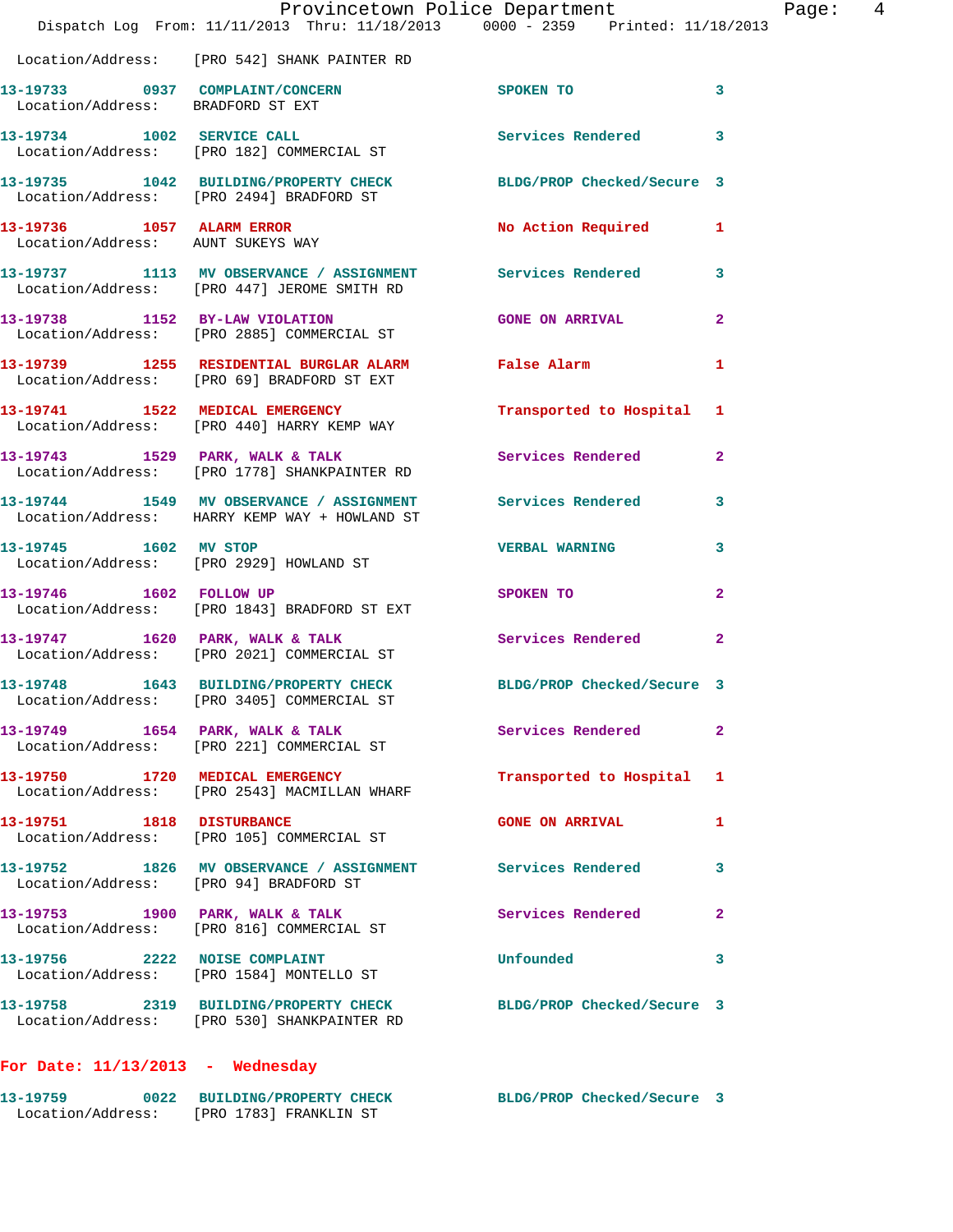|                                        |                                                                                   | Provincetown Police Department                                                                                  | Page: 5         |  |
|----------------------------------------|-----------------------------------------------------------------------------------|-----------------------------------------------------------------------------------------------------------------|-----------------|--|
|                                        |                                                                                   | Dispatch Log From: 11/11/2013 Thru: 11/18/2013 0000 - 2359 Printed: 11/18/2013                                  |                 |  |
|                                        | Location/Address: BRADFORD ST + RYDER ST                                          |                                                                                                                 |                 |  |
|                                        | Location/Address: [PRO 519] RACE POINT RD                                         | 13-19761 0149 BUILDING/PROPERTY CHECK BLDG/PROP Checked/Secure 3                                                |                 |  |
|                                        |                                                                                   | 13-19762 0158 BUILDING/PROPERTY CHECK BLDG/PROP Checked/Secure 3<br>Location/Address: [PRO 488] MAYFLOWER ST    |                 |  |
|                                        | Location/Address: [PRO 1646] WINSLOW ST                                           | 13-19763 0207 BUILDING/PROPERTY CHECK BLDG/PROP Checked/Secure 3                                                |                 |  |
|                                        |                                                                                   | 13-19764 0223 BUILDING/PROPERTY CHECK BLDG/PROP Checked/Secure 3<br>Location/Address: [PRO 545] SHANKPAINTER RD |                 |  |
|                                        | 13-19765 0418 ALARM - GENERAL<br>Location/Address: [PRO 3934] COMMERCIAL ST       | <b>False Alarm</b><br>$\mathbf{1}$                                                                              |                 |  |
| Location/Address: [PRO 3287] ROUTE 6   |                                                                                   | 13-19766 0430 BUILDING/PROPERTY CHECK BLDG/PROP Checked/Secure 3                                                |                 |  |
|                                        | Location/Address: [PRO 3296] SHANK PAINTER RD                                     | 13-19767 0431 BUILDING/PROPERTY CHECK BLDG/PROP Checked/Secure 3                                                |                 |  |
|                                        | 13-19768 0556 LOBBY TRAFFIC<br>Location/Address: [PRO 542] SHANK PAINTER RD       | Services Rendered 2                                                                                             | 17 <sub>2</sub> |  |
|                                        | 13-19769 0559 FLIGHT COVERAGE<br>Location/Address: [PRO 516] RACE POINT RD        | Services Rendered<br>$\overline{2}$                                                                             |                 |  |
|                                        | Location/Address: [PRO 2898] JEROME SMITH RD                                      | 13-19770 0735 BUILDING/PROPERTY CHECK BLDG/PROP Checked/Secure 3                                                |                 |  |
| Location/Address: [PRO 3287] ROUTE 6   |                                                                                   | 13-19771 0736 BUILDING/PROPERTY CHECK BLDG/PROP Checked/Secure 3                                                |                 |  |
| Location/Address: [PRO 2521] ROUTE 6   |                                                                                   | 13-19772 0759 MV OBSERVANCE / ASSIGNMENT Services Rendered 3                                                    |                 |  |
|                                        |                                                                                   | 13-19773 0836 BUILDING/PROPERTY CHECK BLDG/PROP Checked/Secure 3<br>Location/Address: [PRO 571] ALDEN ST        |                 |  |
|                                        | 13-19774 0907 BUILDING/PROPERTY CHECK<br>Location/Address: [PRO 3317] CEMETERY RD | BLDG/PROP Checked/Secure 3                                                                                      |                 |  |
|                                        | Location/Address: [PRO 2206] COMMERCIAL ST                                        | 13-19777 1013 BUILDING/PROPERTY CHECK BLDG/PROP Checked/Secure 3                                                |                 |  |
|                                        | 13-19778 1047 BUILDING/PROPERTY CHECK<br>Location/Address: [PRO 3318] CEMETERY RD | BLDG/PROP Checked/Secure 3                                                                                      |                 |  |
|                                        | 13-19779 1048 PARK, WALK & TALK<br>Location/Address: [PRO 3287] ROUTE 6           | Services Rendered<br>$\mathbf{2}$                                                                               |                 |  |
|                                        | Location/Address: HOWLAND ST + BRADFORD ST                                        | 13-19780 1108 MV OBSERVANCE / ASSIGNMENT Services Rendered 3                                                    |                 |  |
| Location/Address: [PRO 3259] MACMILLAN |                                                                                   | 13-19782 1146 BUILDING/PROPERTY CHECK BLDG/PROP Checked/Secure 3                                                |                 |  |
| Location/Address: [PRO 571] ALDEN ST   |                                                                                   | 13-19783 1210 BUILDING/PROPERTY CHECK BLDG/PROP Checked/Secure 3                                                |                 |  |
|                                        | Location/Address: [PRO 2500] COMMERCIAL ST                                        | 13-19784 1317 BUILDING/PROPERTY CHECK BLDG/PROP Checked/Secure 3                                                |                 |  |
| Location/Address: [PRO 94] BRADFORD ST |                                                                                   | 13-19785 1329 MV OBSERVANCE / ASSIGNMENT Services Rendered 3                                                    |                 |  |
|                                        |                                                                                   | False Alarm <b>Exercise Service Service</b><br>$\mathbf{1}$                                                     |                 |  |

Location/Address: [PRO 857] COMMERCIAL ST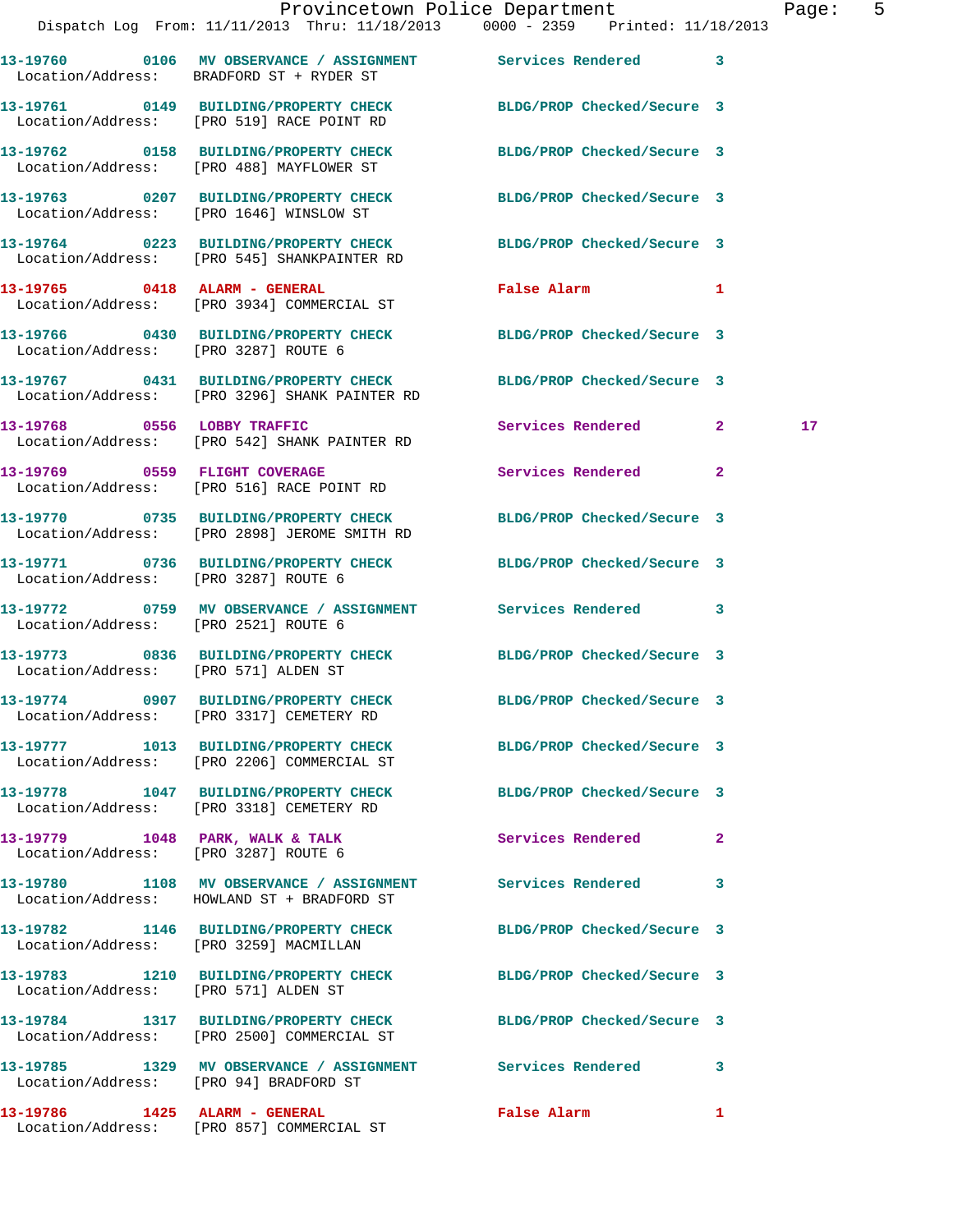|                                   | 13-19787 1516 BUILDING/PROPERTY CHECK<br>Location/Address: [PRO 3085] COMMERCIAL ST                            | BLDG/PROP Checked/Secure 3 |                   |
|-----------------------------------|----------------------------------------------------------------------------------------------------------------|----------------------------|-------------------|
|                                   | 13-19788 1522 ASSIST CITIZEN/OPEN DOOR BLDG/PROP Checked/Secure 3<br>Location/Address: [PRO 223] COMMERCIAL ST |                            |                   |
|                                   | 13-19789 1542 BUILDING/PROPERTY CHECK BLDG/PROP Checked/Secure 3<br>Location/Address: [PRO 2539] RYDER ST      |                            |                   |
|                                   | 13-19790 1559 MV OBSERVANCE / ASSIGNMENT Services Rendered<br>Location/Address: HOWLAND ST + BRADFORD ST       |                            | 3                 |
|                                   | 13-19791 1621 BUILDING/PROPERTY CHECK BLDG/PROP Checked/Secure 3<br>Location/Address: [PRO 2500] COMMERCIAL ST |                            |                   |
|                                   | 13-19792 1646 MV OBSERVANCE / ASSIGNMENT Services Rendered<br>Location/Address: BRADFORD ST + COTTAGE ST       |                            | 3                 |
|                                   | 13-19793 1708 BUILDING/PROPERTY CHECK BLDG/PROP Checked/Secure 3<br>Location/Address: [PRO 519] RACE POINT RD  |                            |                   |
|                                   | 13-19794 1724 BUILDING/PROPERTY CHECK<br>Location/Address: [PRO 530] SHANKPAINTER RD                           | BLDG/PROP Checked/Secure 3 |                   |
|                                   | 13-19795 1727 BUILDING/PROPERTY CHECK BLDG/PROP Checked/Secure 3<br>Location/Address: [PRO 182] COMMERCIAL ST  |                            |                   |
|                                   | 13-19796 1757 LIGHTS OFF SHORE<br>Location/Address: [PRO 356] COMMERCIAL ST                                    | <b>Services Rendered</b>   | $\mathbf{2}$      |
|                                   | 13-19797 1800 MISSING PERSON<br>Location/Address: [PRO 573] WINSLOW ST                                         | Services Rendered          | 1<br>$\mathbf{1}$ |
|                                   | 13-19798 1809 FOUND KEY<br>Location/Address: [PRO 2966] COMMERCIAL ST                                          | Services Rendered          | 3                 |
|                                   | 13-19799 1856 PARK, WALK & TALK<br>Location/Address: [PRO 2728] COMMERCIAL ST                                  | Services Rendered          | $\mathbf{2}$      |
|                                   | 13-19800 2038 MV OBSERVANCE / ASSIGNMENT Services Rendered<br>Location/Address: [PRO 16] BRADFORD ST           |                            | 3                 |
|                                   | 13-19801 2148 WATER LEAK<br>Location/Address: [PRO 1895] BRADFORD ST                                           | <b>Services Rendered</b>   | 3                 |
| 13-19802 2307 NOISE COMPLAINT     | Location/Address: [PRO 3443] COMMERCIAL ST                                                                     | <b>Services Rendered</b>   | 3                 |
|                                   | 13-19803 2321 BUILDING/PROPERTY CHECK<br>Location/Address: [PRO 2490] PROVINCELANDS RD                         | Services Rendered          | 3                 |
|                                   | 13-19804 2350 BUILDING/PROPERTY CHECK<br>Location/Address: [PRO 175] COMMERCIAL ST                             | BLDG/PROP Checked/Secure 3 |                   |
|                                   | 13-19805 2353 MV OBSERVANCE / ASSIGNMENT Services Rendered<br>Location/Address: [PRO 391] COMMERCIAL ST        |                            | 3                 |
| For Date: $11/14/2013$ - Thursday |                                                                                                                |                            |                   |
|                                   | 13-19806 0039 BUILDING/PROPERTY CHECK<br>Location/Address: [PRO 2206] COMMERCIAL ST                            | Services Rendered          | 3                 |
|                                   | 13-19807 0101 BUILDING/PROPERTY CHECK<br>Location/Address: [PRO 341] COMMERCIAL ST                             | BLDG/PROP Checked/Secure 3 |                   |
|                                   |                                                                                                                | Services Rendered 1        |                   |

Location/Address: [PRO 542] SHANK PAINTER RD

**13-19809 0521 BUILDING/PROPERTY CHECK Services Rendered 3**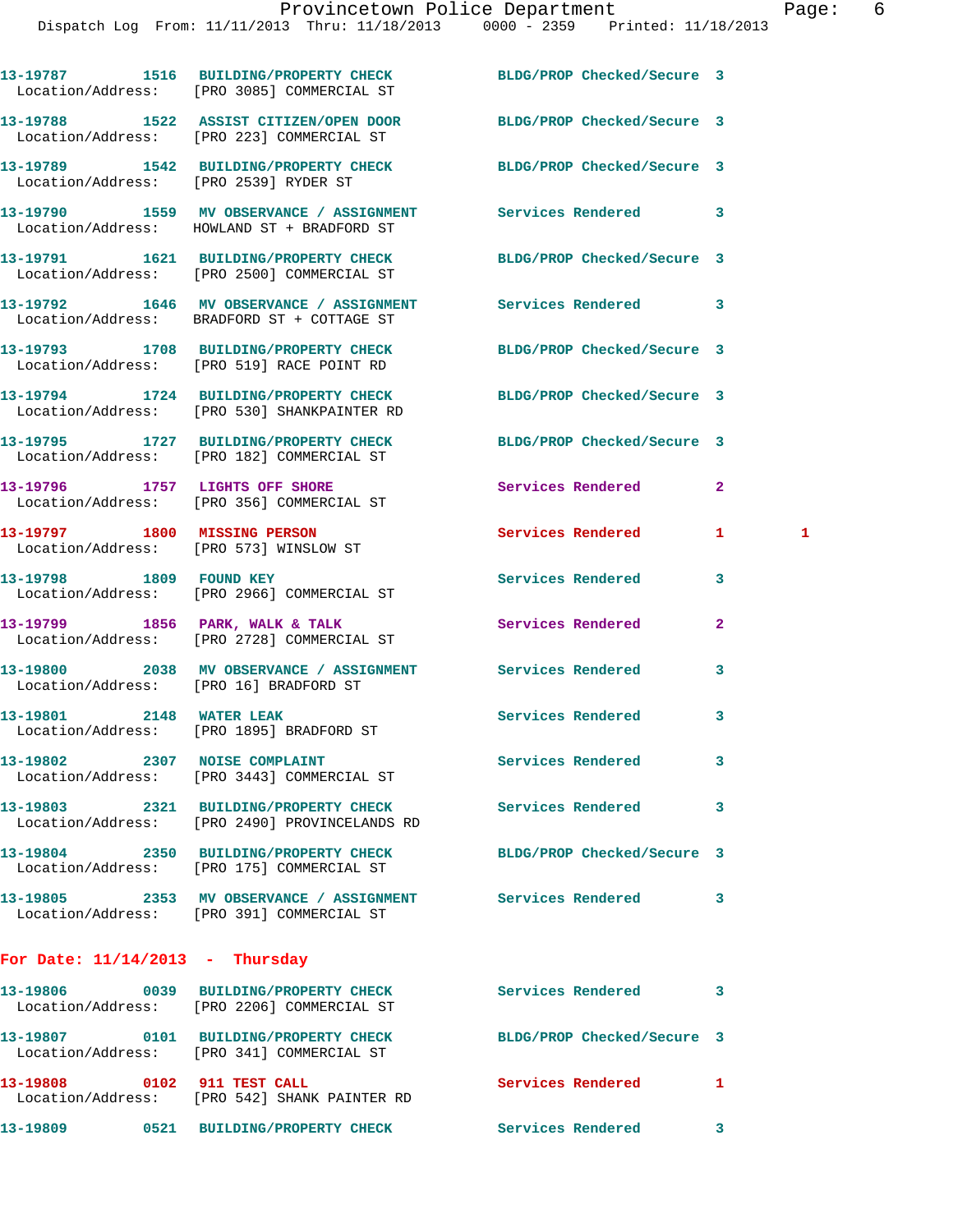|                                       | Dispatch Log From: 11/11/2013 Thru: 11/18/2013 0000 - 2359 Printed: 11/18/2013                                    | Provincetown Police Department | Page: | -7 |
|---------------------------------------|-------------------------------------------------------------------------------------------------------------------|--------------------------------|-------|----|
|                                       | Location/Address: [PRO 2898] JEROME SMITH RD                                                                      |                                |       |    |
| Location/Address: [PRO 444] HIGH POLE | 13-19810 0525 BUILDING/PROPERTY CHECK BLDG/PROP Checked/Secure 3                                                  |                                |       |    |
|                                       | 13-19811 0614 LOBBY TRAFFIC<br>Location/Address: [PRO 542] SHANK PAINTER RD                                       | Services Rendered 2            | 23    |    |
|                                       | 13-19812 0636 TTY TEST CALL<br>Location/Address: [PRO 542] SHANK PAINTER RD                                       | Services Rendered 1            |       |    |
|                                       | 13-19813 0658 MV OBSERVANCE / ASSIGNMENT Services Rendered 3<br>Location/Address: [PRO 2321] SHANK PAINTER RD     |                                |       |    |
|                                       | 13-19814  0707 BUILDING/PROPERTY CHECK BLDG/PROP Checked/Secure 3<br>Location/Address: [PRO 2898] JEROME SMITH RD |                                |       |    |
| Location/Address: [PRO 2521] ROUTE 6  | 13-19815 0709 MV OBSERVANCE / ASSIGNMENT Services Rendered 3                                                      |                                |       |    |
|                                       | 13-19816 0728 BUILDING/PROPERTY CHECK BLDG/PROP Checked/Secure 3<br>Location/Address: [PRO 3317] CEMETERY RD      |                                |       |    |
|                                       | 13-19817 0753 BUILDING/PROPERTY CHECK BLDG/PROP Checked/Secure 3<br>Location/Address: [PRO 2543] MACMILLAN WHARF  |                                |       |    |
|                                       | 13-19818 0803 BUILDING/PROPERTY CHECK BLDG/PROP Checked/Secure 3<br>Location/Address: [PRO 3318] CEMETERY RD      |                                |       |    |
|                                       | 13-19819 0822 FOUND KEYS<br>Location/Address: [PRO 537] SHANK PAINTER RD                                          | Services Rendered 3            |       |    |
|                                       | 13-19820 0828 GENERATOR TEST                                                                                      | No Action Required 3           |       |    |
|                                       | 13-19821 0917 BUILDING/PROPERTY CHECK BLDG/PROP Checked/Secure 3<br>Location/Address: [PRO 444] HIGH POLE HILL    |                                |       |    |
|                                       | 13-19822 0931 PARK, WALK & TALK<br>Location/Address: [PRO 516] RACE POINT RD                                      | Services Rendered 2            |       |    |
| Location/Address: [PRO 571] ALDEN ST  | 13-19823 0937 BUILDING/PROPERTY CHECK BLDG/PROP Checked/Secure 3                                                  |                                |       |    |
|                                       | 13-19825 1020 FLIGHT COVERAGE<br>Location/Address: [PRO 516] RACE POINT RD                                        | Services Rendered 2            |       |    |
|                                       | 13-19826 1110 PARK, WALK & TALK<br>Location: [PRO 3431] LOPES SQUARE                                              | Services Rendered 2            |       |    |
|                                       | 13-19827 1324 BUILDING/PROPERTY CHECK BLDG/PROP Checked/Secure 3<br>Location/Address: [PRO 3163] WINTHROP ST      |                                |       |    |
|                                       | 13-19828 1332 EVALUATION/TRANSPORT<br>Location/Address: [PRO 1161] WINSLOW ST                                     | Transported to Hospital 1      |       |    |
|                                       | 13-19829 1401 BOAT STOLEN<br>Location/Address: [PRO 3259] MACMILLAN WHARF                                         | No Action Required 2           |       |    |
|                                       | 13-19830 1413 BUILDING/PROPERTY CHECK BLDG/PROP Checked/Secure 3<br>Location/Address: [PRO 2500] COMMERCIAL ST    |                                |       |    |
|                                       | 13-19831 1437 BUILDING/PROPERTY CHECK BLDG/PROP Checked/Secure 3<br>Location/Address: [PRO 2500] COMMERCIAL ST    |                                |       |    |
|                                       | 13-19832 1528 FOUND PURSE/CASH<br>Location/Address: [PRO 2490] PROVINCELANDS RD                                   | Services Rendered 3            |       |    |
|                                       | 13-19833 1541 BUILDING/PROPERTY CHECK Services Rendered 3<br>Location/Address: [PRO 3259] MACMILLAN               |                                |       |    |
|                                       | 13-19834 1619 MV OBSERVANCE / ASSIGNMENT Services Rendered 3                                                      |                                |       |    |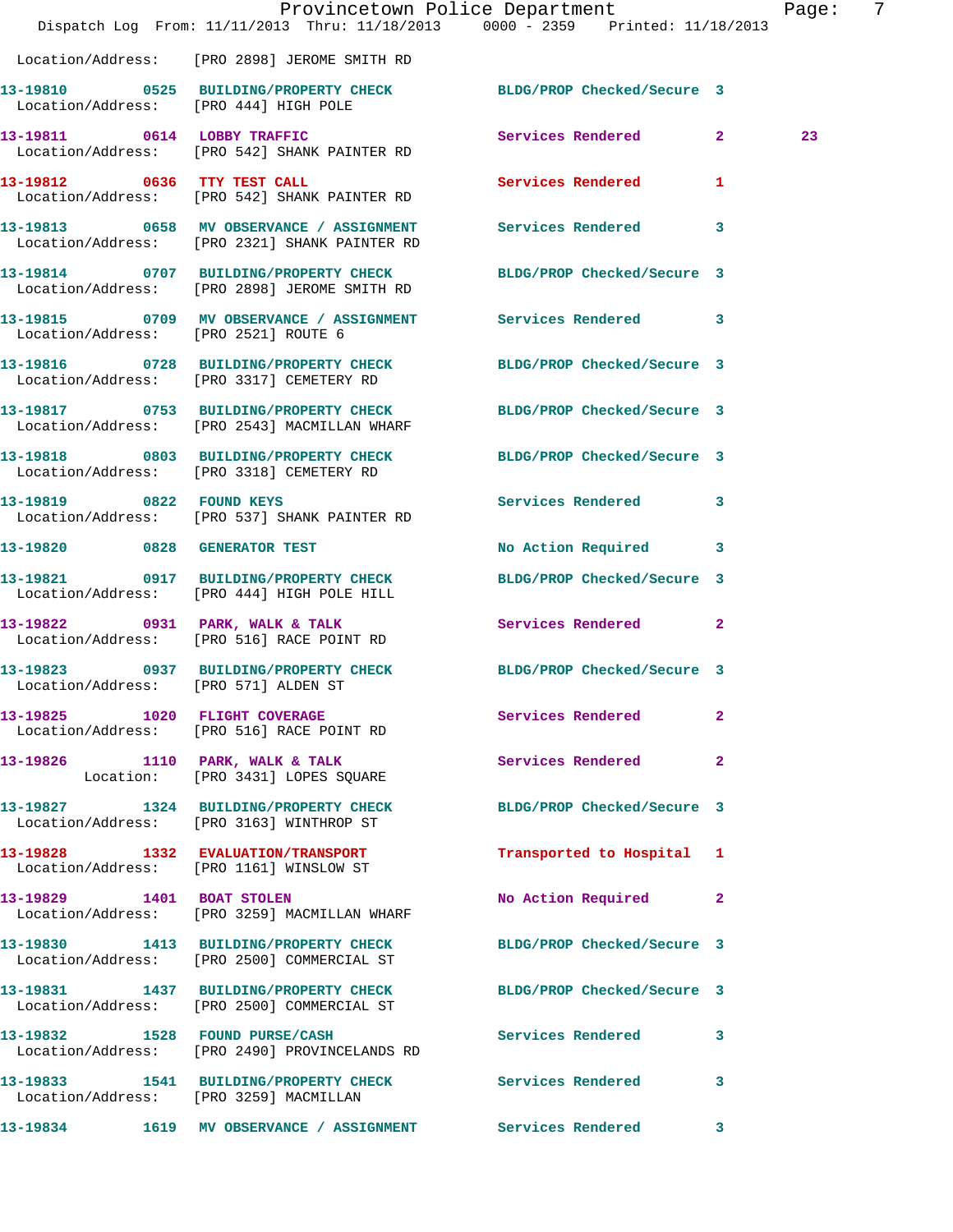|                                                                |                                                                                                                | Provincetown Police Department |                | Page: 8 |  |
|----------------------------------------------------------------|----------------------------------------------------------------------------------------------------------------|--------------------------------|----------------|---------|--|
|                                                                | Dispatch Log From: 11/11/2013 Thru: 11/18/2013 0000 - 2359 Printed: 11/18/2013                                 |                                |                |         |  |
| Location/Address: [PRO 2513] ROUTE 6                           |                                                                                                                |                                |                |         |  |
|                                                                | 13-19835 1630 MV STOP/VERBAL 90/17 7 VERBAL WARNING<br>Location/Address: [PRO 2521] ROUTE 6 + SNAIL RD         |                                | 3              |         |  |
| Location/Address: [PRO 2521] ROUTE 6                           | 13-19836 1641 MV OBSERVANCE / ASSIGNMENT Services Rendered                                                     |                                | 3              |         |  |
|                                                                | 13-19837 1659 BUILDING/PROPERTY CHECK BLDG/PROP Checked/Secure 3<br>Location/Address: [PRO 519] RACE POINT RD  |                                |                |         |  |
|                                                                | 13-19838 1718 BUILDING/PROPERTY CHECK Services Rendered<br>Location/Address: [PRO 391] COMMERCIAL ST           |                                | 3              |         |  |
| Location/Address: BRADFORD ST                                  | 13-19839 1758 MV STOP/VERBAL CROSSWALK WERBAL WARNING                                                          |                                | 3              |         |  |
|                                                                | 13-19842 1808 FOUND CAT<br>Location/Address: [PRO 3670] SHANK PAINTER RD                                       | <b>Services Rendered</b>       | $\mathbf{2}$   |         |  |
|                                                                | 13-19840 1813 BUILDING/PROPERTY CHECK BLDG/PROP Checked/Secure 3<br>Location/Address: [PRO 1783] FRANKLIN ST   |                                |                |         |  |
|                                                                | 13-19841 1826 BUILDING/PROPERTY CHECK BLDG/PROP Checked/Secure 3<br>Location/Address: [PRO 1638] COMMERCIAL ST |                                |                |         |  |
|                                                                | 13-19844 1928 LOST DOG/FOUND<br>Location/Address: [PRO 302] COMMERCIAL ST                                      | Services Rendered              | $\overline{2}$ |         |  |
|                                                                | 13-19845 1929 ASSIST CITIZEN<br>Location/Address: [PRO 1161] WINSLOW ST                                        | Services Rendered              | 3              |         |  |
|                                                                | 13-19846 1948 MEDICAL EMERGENCY<br>Location/Address: [PRO 186] COMMERCIAL ST                                   | PATIENT REFUSAL                | 1              |         |  |
|                                                                | 13-19847 1951 BUILDING/PROPERTY CHECK BLDG/PROP Checked/Secure 3<br>Location/Address: [PRO 1916] COURT ST      |                                |                |         |  |
|                                                                | 13-19848 2031 ALARM / CAR<br>Location/Address: [PRO 185] COMMERCIAL ST                                         | Services Rendered 1            |                |         |  |
|                                                                | 13-19849 2040 BUILDING/PROPERTY CHECK Services Rendered 3<br>Location/Address: [PRO 3318] CEMETERY RD          |                                |                |         |  |
|                                                                | 13-19850 2103 MV OBSERVANCE / ASSIGNMENT Services Rendered<br>Location/Address: [PRO 447] JEROME SMITH RD      |                                | 3              |         |  |
|                                                                | 13-19851 2137 BUILDING/PROPERTY CHECK Services Rendered<br>Location/Address: [PRO 3287] ROUTE 6                |                                | 3              |         |  |
| 13-19852 2253 HARASSMENT                                       | Location/Address: [PRO 542] SHANK PAINTER RD                                                                   | Investigated                   | 2              |         |  |
| For Date: $11/15/2013$ - Friday                                |                                                                                                                |                                |                |         |  |
|                                                                | 13-19853 0000 BUILDING/PROPERTY CHECK<br>Location/Address: [PRO 2490] PROVINCELANDS RD                         | Services Rendered              | 3              |         |  |
| 13-19855 0005 HARASSMENT<br>Location/Address: SHANK PAINTER RD |                                                                                                                | No Action Required             | 2              |         |  |
|                                                                | 13-19854 0006 FOUND IPHONE<br>Location/Address: [PRO 542] SHANK PAINTER RD                                     | No Action Required             | 3              |         |  |
|                                                                | 13-19857 0006 LOBBY TRAFFIC<br>Location/Address: [PRO 542] SHANK PAINTER RD                                    | Services Rendered              | $\mathbf{2}$   | 15      |  |

**13-19856 0016 BUILDING/PROPERTY CHECK Services Rendered 3** 

Location/Address: [PRO 391] COMMERCIAL ST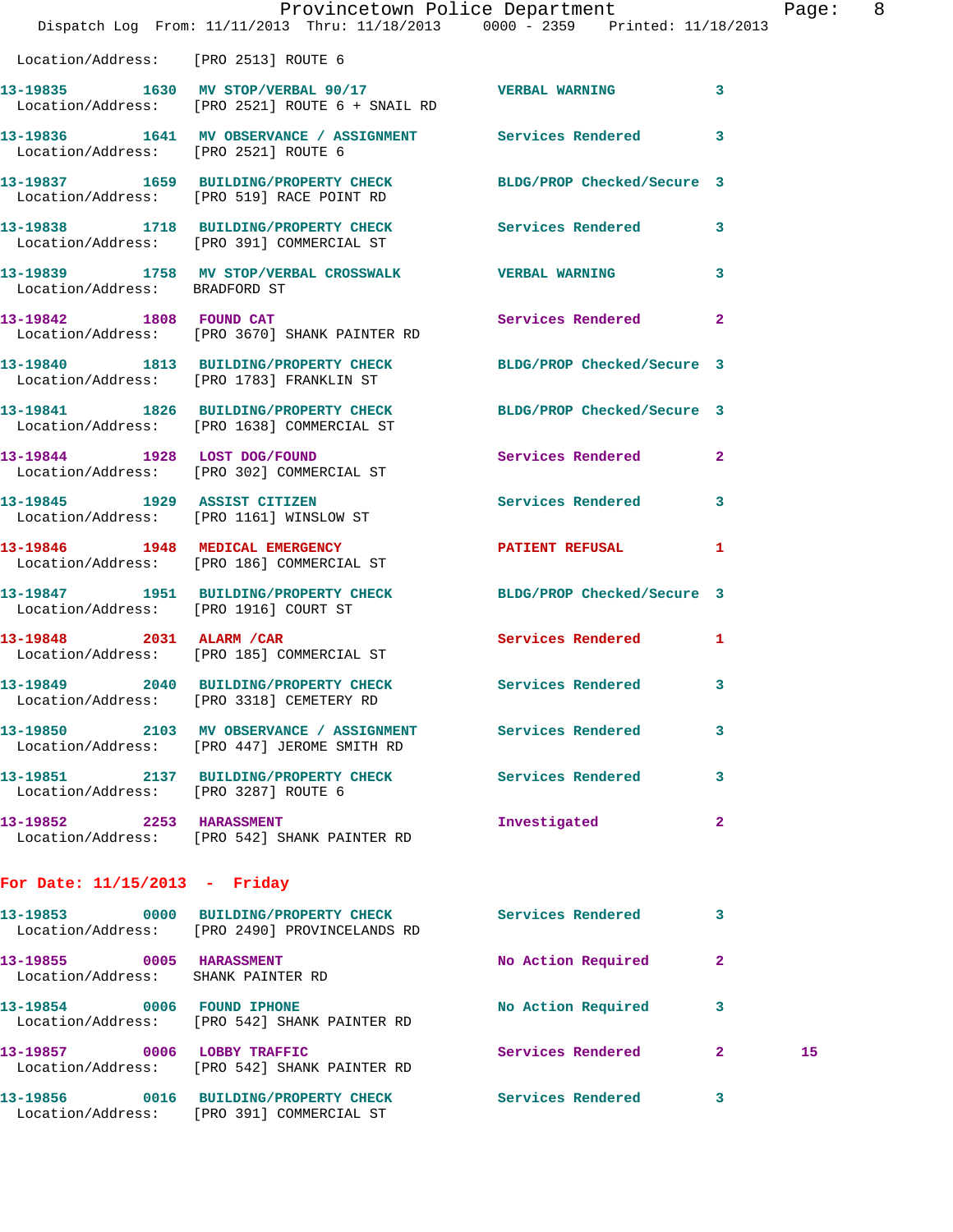|                                                                   | Provincetown Police Department<br>Dispatch Log From: 11/11/2013 Thru: 11/18/2013 0000 - 2359 Printed: 11/18/2013  |                            | Page: 9      |
|-------------------------------------------------------------------|-------------------------------------------------------------------------------------------------------------------|----------------------------|--------------|
|                                                                   | 13-19858 0039 BUILDING/PROPERTY CHECK BLDG/PROP Checked/Secure 3<br>Location/Address: [PRO 525] COMMERCIAL ST     |                            |              |
|                                                                   | 13-19859 0116 BUILDING/PROPERTY CHECK BLDG/PROP Checked/Secure 3<br>Location/Address: [PRO 2543] MACMILLAN        |                            |              |
|                                                                   | 13-19860 0144 BUILDING/PROPERTY CHECK BLDG/PROP Checked/Secure 3<br>Location/Address: [PRO 2206] COMMERCIAL ST    |                            |              |
|                                                                   | 13-19861 0221 BUILDING/PROPERTY CHECK Services Rendered 3<br>Location/Address: [PRO 2898] JEROME SMITH RD         |                            |              |
|                                                                   | 13-19862 0502 BUILDING/PROPERTY CHECK BLDG/PROP Checked/Secure 3<br>Location/Address: [PRO 545] SHANKPAINTER RD   |                            |              |
|                                                                   | 13-19863 0503 BUILDING/PROPERTY CHECK BLDG/PROP Checked/Secure 3<br>Location/Address: [PRO 1778] SHANKPAINTER RD  |                            |              |
| Location/Address: [PRO 521] ROUTE 6                               | 13-19864 0507 BUILDING/PROPERTY CHECK Services Rendered 3                                                         |                            |              |
|                                                                   | 13-19866 0510 BUILDING/PROPERTY CHECK BLDG/PROP Checked/Secure 3<br>Location/Address: [PRO 341] COMMERCIAL ST     |                            |              |
|                                                                   | 13-19865   0511   BUILDING/PROPERTY CHECK   BLDG/PROP Checked/Secure   3<br>Location/Address: [PRO 2539] RYDER ST |                            |              |
|                                                                   | 13-19867 0535 BUILDING/PROPERTY CHECK BLDG/PROP Checked/Secure 3<br>Location/Address: [PRO 440] HARRY KEMP WAY    |                            |              |
|                                                                   | 13-19868 0618 FLIGHT COVERAGE<br>Location/Address: [PRO 516] RACE POINT RD                                        | Services Rendered 2        |              |
|                                                                   | 13-19869 0735 BUILDING/PROPERTY CHECK BLDG/PROP Checked/Secure 3<br>Location/Address: [PRO 2898] JEROME SMITH RD  |                            |              |
| Location/Address: [PRO 3440] ROUTE 6                              | 13-19870 0739 MV OBSERVANCE / ASSIGNMENT Services Rendered 3                                                      |                            |              |
| 13-19871 0818 MV STOP<br>Location/Address: [PRO 3287] ROUTE 6     |                                                                                                                   | BLDG/PROP Checked/Secure 3 |              |
|                                                                   | 13-19872 0832 BUILDING/PROPERTY CHECK<br>Location/Address: [PRO 3318] CEMETERY RD                                 | BLDG/PROP Checked/Secure 3 |              |
|                                                                   | 13-19873 0844 PROPERTY DAMAGE<br>Location/Address: [PRO 3145] RACE POINT RD                                       | Services Rendered 3        |              |
| 13-19874 0851 MV STOP                                             | Location/Address: WINSLOW ST + JEROME SMITH RD                                                                    | <b>VERBAL WARNING</b>      | 3            |
| 13-19875 0955 COMPLAINT                                           | Location/Address: [PRO 1865] COMMERCIAL ST                                                                        | SPOKEN TO                  | 3            |
|                                                                   | 13-19876 1035 FOLLOW UP<br>Location/Address: [PRO 2645] SHANK PAINTER RD                                          | Services Rendered          | $\mathbf{2}$ |
| Location/Address: [PRO 262] CENTER ST                             | 13-19877 1055 LOST BLACK & WHITE CAT Services Rendered                                                            |                            | $\mathbf{2}$ |
|                                                                   | 13-19878 1115 LOST GOLD RING<br>Location/Address: [PRO 542] SHANK PAINTER RD                                      | Services Rendered          | $\mathbf{3}$ |
| 13-19879 1135 ALARM - GENERAL<br>Location/Address: [OT] HARBOR DR |                                                                                                                   | Services Rendered          | 1            |
| Location/Address: BRADFORD ST                                     | 13-19880 1137 ASSIST AGENCY / MUTUAL AID Services Rendered 3                                                      |                            |              |

**13-19881 1156 MEDICAL EMERGENCY Transported to Hospital 1** 

Location/Address: HARRY KEMP WAY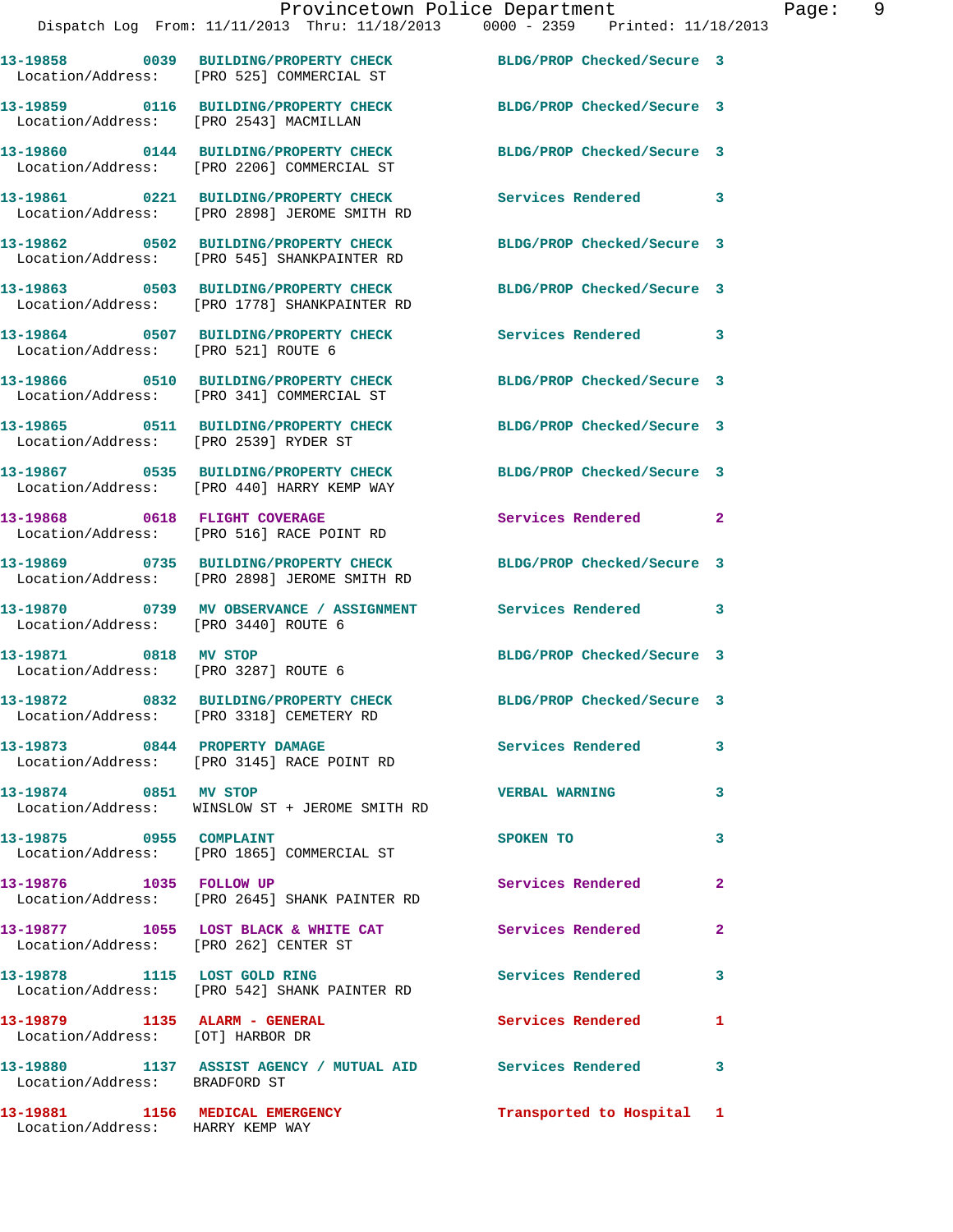|                                                                      | 13-19882 1208 NOISE COMPLAINT/NO VIOLATION SPOKEN TO<br>Location/Address: [PRO 3244] COMMERCIAL ST        |                            | 3                       |
|----------------------------------------------------------------------|-----------------------------------------------------------------------------------------------------------|----------------------------|-------------------------|
|                                                                      | 13-19883 1230 PARK, WALK & TALK<br>Location: [PRO 3431] LOPES SQUARE                                      | Services Rendered          | $\overline{2}$          |
|                                                                      | 13-19884 1240 SUSPICIOUS ACTIVITY<br>Location/Address: [PRO 569] WINSLOW ST                               | Services Rendered          | $\mathbf{2}$            |
| 13-19886 1256 LIFT ASSIST                                            | Location/Address: [PRO 376] COMMERCIAL ST                                                                 | Services Rendered          | $\mathbf{1}$            |
| Location/Address: [PRO 521] ROUTE 6                                  | 13-19887 1326 BUILDING/PROPERTY CHECK                                                                     | Services Rendered 3        |                         |
| Location/Address: [PRO 571] ALDEN ST                                 | 13-19888 1330 BUILDING/PROPERTY CHECK                                                                     | BLDG/PROP Checked/Secure 3 |                         |
|                                                                      | 13-19889    1339    ALARM - GENERAL<br>Location/Address: [PRO 1316] COMMERCIAL ST                         | <b>Services Rendered</b>   | $\mathbf{1}$            |
| 13-19890 1400 911 GENERAL                                            | Location/Address: [PRO 440] HARRY KEMP WAY                                                                | <b>Services Rendered</b> 1 |                         |
|                                                                      | 13-19891 1410 ASSIST AGENCY / MUTUAL AID SPOKEN TO<br>Location/Address: [PRO 542] SHANK PAINTER RD        |                            | 3                       |
| 13-19892 1428 FOLLOW UP                                              | Location/Address: [PRO 569] WINSLOW ST                                                                    | Services Rendered 2        |                         |
| 13-19893 1450 SERVICE CALL<br>Location/Address: [PRO 569] WINSLOW ST |                                                                                                           | <b>Services Rendered</b>   | 3                       |
| 13-19894 1504 FINGERPRINTING                                         | Location/Address: [PRO 542] SHANK PAINTER RD                                                              | Services Rendered 3        |                         |
|                                                                      | 13-19895 1513 KIDNEY STONES<br>Location/Address: [PRO 1275] ANTHONY ST                                    | Transported to Hospital 1  |                         |
| 13-19897 1539 MV STOP<br>Location/Address: [PRO 2479] ROUTE 6        |                                                                                                           | <b>VERBAL WARNING</b>      | $\overline{\mathbf{3}}$ |
|                                                                      | 13-19898 1550 PARK, WALK & TALK<br>Location/Address: [PRO 488] MAYFLOWER ST                               | Services Rendered 2        |                         |
|                                                                      | 13-19899 1634 MV OBSERVANCE / ASSIGNMENT Services Rendered<br>Location/Address: [PRO 447] JEROME SMITH RD |                            | 3                       |
| 13-19900 1642 MV STOP                                                | Location/Address: [PRO 1882] SHANK PAINTER RD                                                             | <b>VERBAL WARNING</b>      | 3                       |
| 13-19901 1703 PARK, WALK & TALK                                      | Location/Address: [PRO 488] MAYFLOWER ST                                                                  | Services Rendered          | $\mathbf{2}$            |
|                                                                      | 13-19902 1735 BUILDING/PROPERTY CHECK<br>Location/Address: [PRO 1783] FRANKLIN ST                         | BLDG/PROP Checked/Secure 3 |                         |
|                                                                      | 13-19903 1806 NAPIS BREATHING<br>Location/Address: [PRO 437] FREEMAN ST                                   | Services Rendered          | $\mathbf{1}$            |
|                                                                      | 13-19904 1809 LIFT ASSIST<br>Location/Address: [PRO 376] COMMERCIAL ST                                    | <b>Services Rendered</b>   | 1                       |
| Location/Address: [PRO 3259] MACMILLAN                               | 13-19905 1832 BUILDING/PROPERTY CHECK                                                                     | Services Rendered          | 3                       |
| 13-19906 1848 PATIENT FELL<br>Location/Address: [PRO 569] WINSLOW ST |                                                                                                           | <b>PATIENT REFUSAL</b>     | 1                       |
|                                                                      | 13-19907 1901 HARASSMENT ORDER VIOL                                                                       | <b>SPOKEN TO</b>           | $\mathbf{2}$            |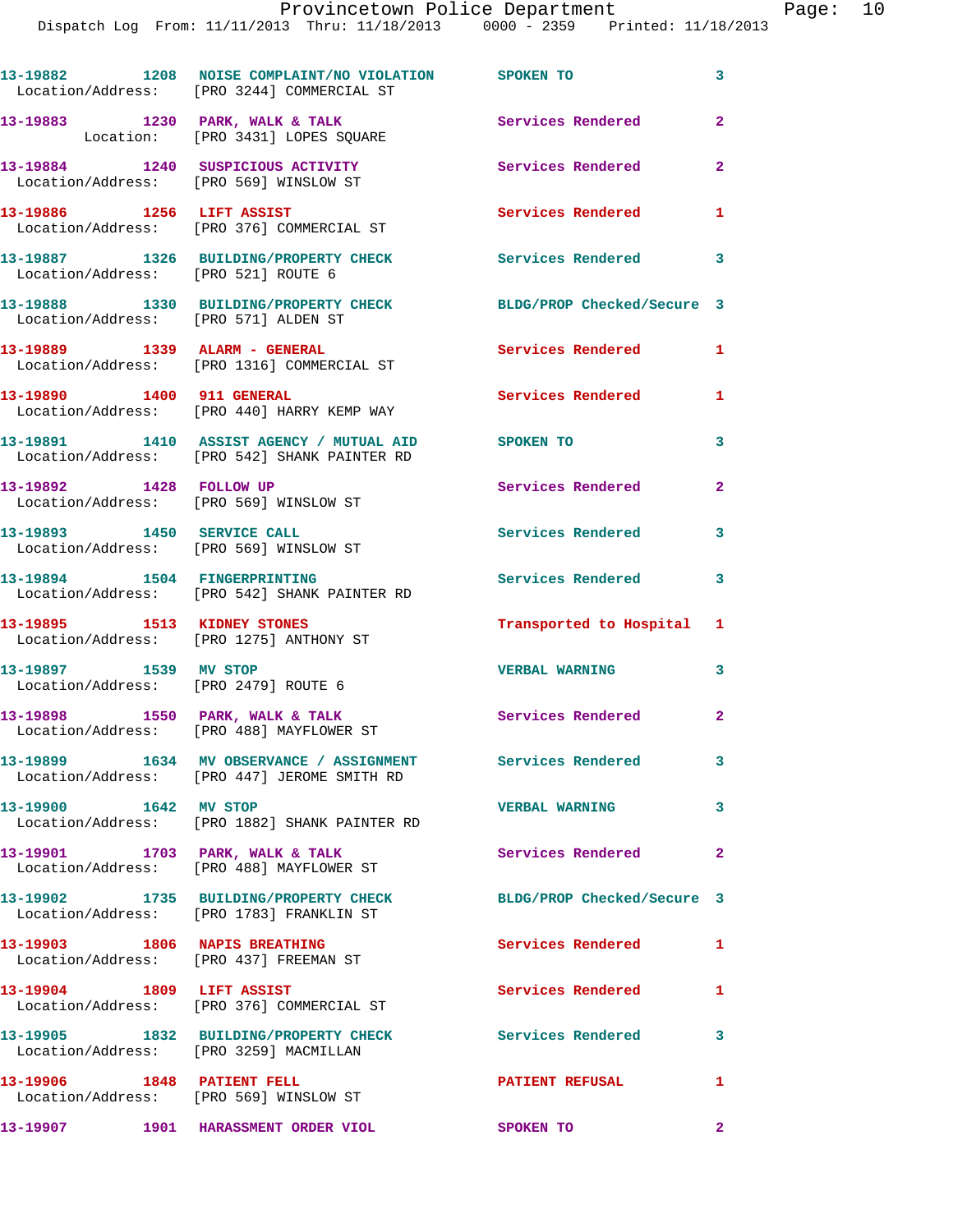|                                      | Dispatch Log From: 11/11/2013 Thru: 11/18/2013 0000 - 2359 Printed: 11/18/2013                                  | Provincetown Police Department |              | Page: 11 |  |
|--------------------------------------|-----------------------------------------------------------------------------------------------------------------|--------------------------------|--------------|----------|--|
|                                      | Location/Address: [PRO 542] SHANK PAINTER RD                                                                    |                                |              |          |  |
|                                      | 13-19908 1942 MEDICAL EMERGENCY PATIENT REFUSAL 1<br>Location/Address: [PRO 2090] PEARL ST                      |                                |              |          |  |
| Location: [OT] BURGER KING           | 13-19910 2201 ASSIST AGENCY / BARNSTABLE PD Services Rendered 3                                                 |                                |              |          |  |
| Location/Address: WEST VINE ST       | 13-19909 2203 BUILDING/PROPERTY CHECK BLDG/PROP Checked/Secure 3                                                |                                |              |          |  |
|                                      | 13-19911 2212 BUILDING/PROPERTY CHECK Services Rendered 3<br>Location/Address: [PRO 521] ROUTE 6                |                                |              |          |  |
|                                      | 13-19912 2233 BUILDING/PROPERTY CHECK BLDG/PROP Checked/Secure 3<br>Location/Address: [PRO 447] JEROME SMITH RD |                                |              |          |  |
|                                      | 13-19913 2357 BUILDING/PROPERTY CHECK Services Rendered 3<br>Location/Address: [PRO 391] COMMERCIAL ST          |                                |              |          |  |
| For Date: $11/16/2013$ - Saturday    |                                                                                                                 |                                |              |          |  |
|                                      | 13-19914 0003 LOBBY TRAFFIC<br>Location/Address: [PRO 542] SHANK PAINTER RD                                     | Services Rendered 2            |              | 8        |  |
| 13-19916 0014 BAR CHECK              | Location/Address: [PRO 399] COMMERCIAL ST                                                                       | No Action Required             | $\mathbf{2}$ |          |  |
|                                      | 13-19917 0016 BUILDING/PROPERTY CHECK BLDG/PROP Checked/Secure 3<br>Location/Address: [PRO 3292] COMMERCIAL ST  |                                |              |          |  |
|                                      | 13-19918 0021 BAR CHECK<br>Location/Address: [PRO 3443] COMMERCIAL ST                                           | No Action Required 2           |              |          |  |
| 13-19919 0039 BAR CHECK              | Location/Address: [PRO 208] COMMERCIAL ST                                                                       | No Action Required 2           |              |          |  |
| 13-19920 0044 BAR CHECK              | Location/Address: [PRO 484] MASONIC PL                                                                          | No Action Required             | $\mathbf{2}$ |          |  |
|                                      | 13-19921 0050 BUILDING/PROPERTY CHECK Services Rendered 3<br>Location/Address: [PRO 2490] PROVINCELANDS RD      |                                |              |          |  |
|                                      | 13-19922 0058 BUILDING/PROPERTY CHECK BLDG/PROP Checked/Secure 3<br>Location/Address: [PRO 440] HARRY KEMP WAY  |                                |              |          |  |
|                                      | 13-19923 0137 MV OBSERVANCE / ASSIGNMENT<br>Location/Address: [PRO 2577] BRADFORD ST                            | No Action Required 3           |              |          |  |
| 13-19924 0151 MV STOP                | Location/Address: [PRO 208] COMMERCIAL ST                                                                       | <b>VERBAL WARNING</b>          | 3            |          |  |
|                                      | 13-19925 0435 BUILDING/PROPERTY CHECK BLDG/PROP Checked/Secure 3<br>Location/Address: [PRO 3256] COMMERCIAL ST  |                                |              |          |  |
|                                      | 13-19926 0452 BUILDING/PROPERTY CHECK<br>Location/Address: [PRO 2898] JEROME SMITH RD                           | Services Rendered 3            |              |          |  |
|                                      | 13-19927 0600 BUILDING/PROPERTY CHECK BLDG/PROP Checked/Secure 3<br>Location/Address: [PRO 519] RACE POINT RD   |                                |              |          |  |
|                                      | 13-19928 0614 SPEED DOLLY DEPLOYED<br>Location/Address: PRINCE ST + BRADFORD ST                                 | No Action Required 3           |              |          |  |
|                                      | 13-19929 0710 BUILDING/PROPERTY CHECK BLDG/PROP Checked/Secure 3<br>Location/Address: [PRO 2500] COMMERCIAL ST  |                                |              |          |  |
| Location/Address: [PRO 571] ALDEN ST | 13-19931 0716 BUILDING/PROPERTY CHECK BLDG/PROP Checked/Secure 3                                                |                                |              |          |  |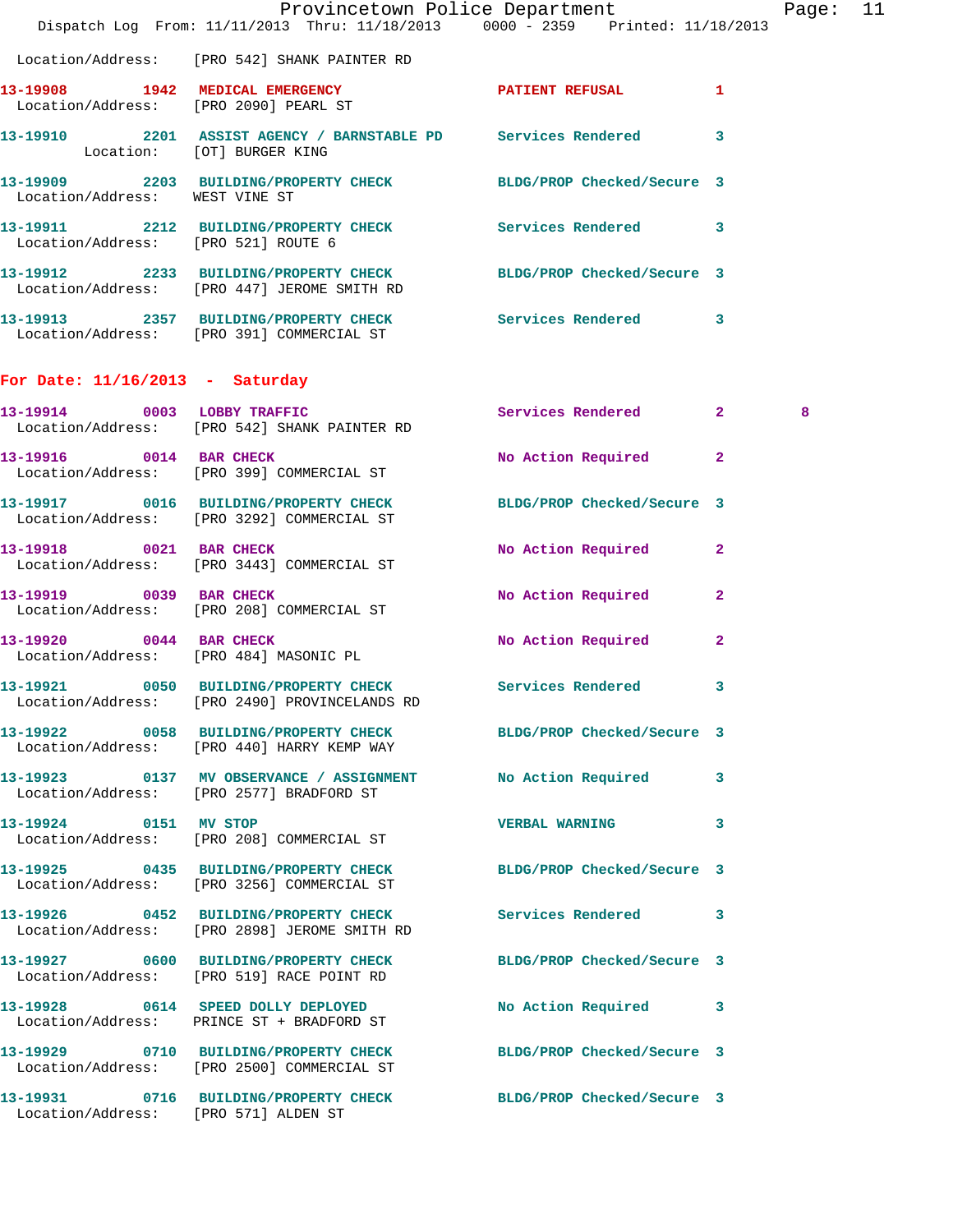|                                                                         | Provincetown Police Department<br>Dispatch Log From: 11/11/2013 Thru: 11/18/2013 0000 - 2359 Printed: 11/18/2013 |                            |                |
|-------------------------------------------------------------------------|------------------------------------------------------------------------------------------------------------------|----------------------------|----------------|
| Location/Address: [PRO 3287] ROUTE 6                                    | 13-19930 0733 BUILDING/PROPERTY CHECK BLDG/PROP Checked/Secure 3                                                 |                            |                |
|                                                                         | 13-19932 0737 ABANDONED BIKE<br>Location/Address: HANCOCK ST + BRADFORD ST                                       | Services Rendered          | $\overline{a}$ |
|                                                                         | 13-19934 0753 BUILDING/PROPERTY CHECK BLDG/PROP Checked/Secure 3<br>Location/Address: [PRO 2898] JEROME SMITH RD |                            |                |
| Location/Address: [PRO 3440] ROUTE 6                                    | 13-19935 0759 MV OBSERVANCE / ASSIGNMENT Services Rendered                                                       |                            | 3              |
|                                                                         | 13-19936 6823 MV OBSERVANCE / ASSIGNMENT Services Rendered<br>Location/Address: [PRO 1520] BRADFORD ST           |                            | 3              |
| 13-19937 0827 MV STOP<br>Location/Address: [PRO 2521] ROUTE 6           |                                                                                                                  | <b>VERBAL WARNING</b>      | 3              |
|                                                                         | 13-19938 0841 MV COMPLAINT<br>Location/Address: [PRO 3456] RYDER ST EXT                                          | Services Rendered          | $\mathbf{2}$   |
|                                                                         | 13-19939 0928 BUILDING/PROPERTY CHECK BLDG/PROP Checked/Secure 3<br>Location/Address: [PRO 75] CAPTAIN BERTIE RD |                            |                |
|                                                                         | 13-19940 0931 BUILDING/PROPERTY CHECK<br>Location/Address: [PRO 2520] PRINCE ST                                  | BLDG/PROP Checked/Secure 3 |                |
|                                                                         | 13-19941 0949 MV STOP<br>Location/Address: [PRO 444] HIGH POLE HILL                                              | BLDG/PROP Checked/Secure 3 |                |
| 13-19942 1059 FOLLOW UP                                                 | Location/Address: [PRO 488] MAYFLOWER AVE                                                                        | Could Not Locate           | $\mathbf{2}$   |
| Location/Address: SHANK PAINTER RD                                      | 13-19943 1115 MV OBSERVANCE / ASSIGNMENT                                                                         | No Action Required         | 3              |
| 13-19944 1240 TRASH IN ROADWAY<br>Location/Address: [PRO 2479] ROUTE 6  |                                                                                                                  | Services Rendered          | $\overline{a}$ |
| 13-19948 1315 STAFF AT SCHOOL<br>Location/Address: [PRO 569] WINSLOW ST |                                                                                                                  | Services Rendered          | 3              |
| Location/Address: [PRO 526] RYDER ST                                    | 13-19945 1318 BUILDING/PROPERTY CHECK                                                                            | BLDG/PROP Checked/Secure 3 |                |
|                                                                         | 13-19946 1325 PARK, WALK & TALK<br>Location: [PRO 3431] LOPES SQUARE                                             | Services Rendered          | $\mathbf{2}$   |
| 13-19947 1332 NEIGHBOR DISPUTE<br>Location/Address: COMMODORE AVE       |                                                                                                                  | <b>Services Rendered</b>   | 3              |
| Location/Address: [PRO 3287] ROUTE 6                                    | 13-19949 1337 BUILDING/PROPERTY CHECK BLDG/PROP Checked/Secure 3                                                 |                            |                |
|                                                                         | 13-19950 1433 BUILDING/PROPERTY CHECK<br>Location/Address: [PRO 3163] WINTHROP ST                                | BLDG/PROP Checked/Secure 3 |                |
| 13-19951 1511 MV STOP<br>Location/Address: [PRO 3440] ROUTE 6           |                                                                                                                  | <b>VERBAL WARNING</b>      | 3              |
| Location/Address: [PRO 2513] ROUTE 6                                    | 13-19952 1518 FOUND GIOTTOS TRIPOD                                                                               | Services Rendered          | 3              |
| Location/Address: [PRO 2521] ROUTE 6                                    | 13-19953 1526 MV OBSERVANCE / ASSIGNMENT Services Rendered                                                       |                            | 3              |
| 13-19954 1529 MV STOP<br>Location/Address: [PRO 3440] ROUTE 6           |                                                                                                                  | <b>VERBAL WARNING</b>      | 3              |
|                                                                         |                                                                                                                  | SPOKEN TO                  | 1              |

Location/Address: [PRO 3433] COMMERCIAL ST

Page: 12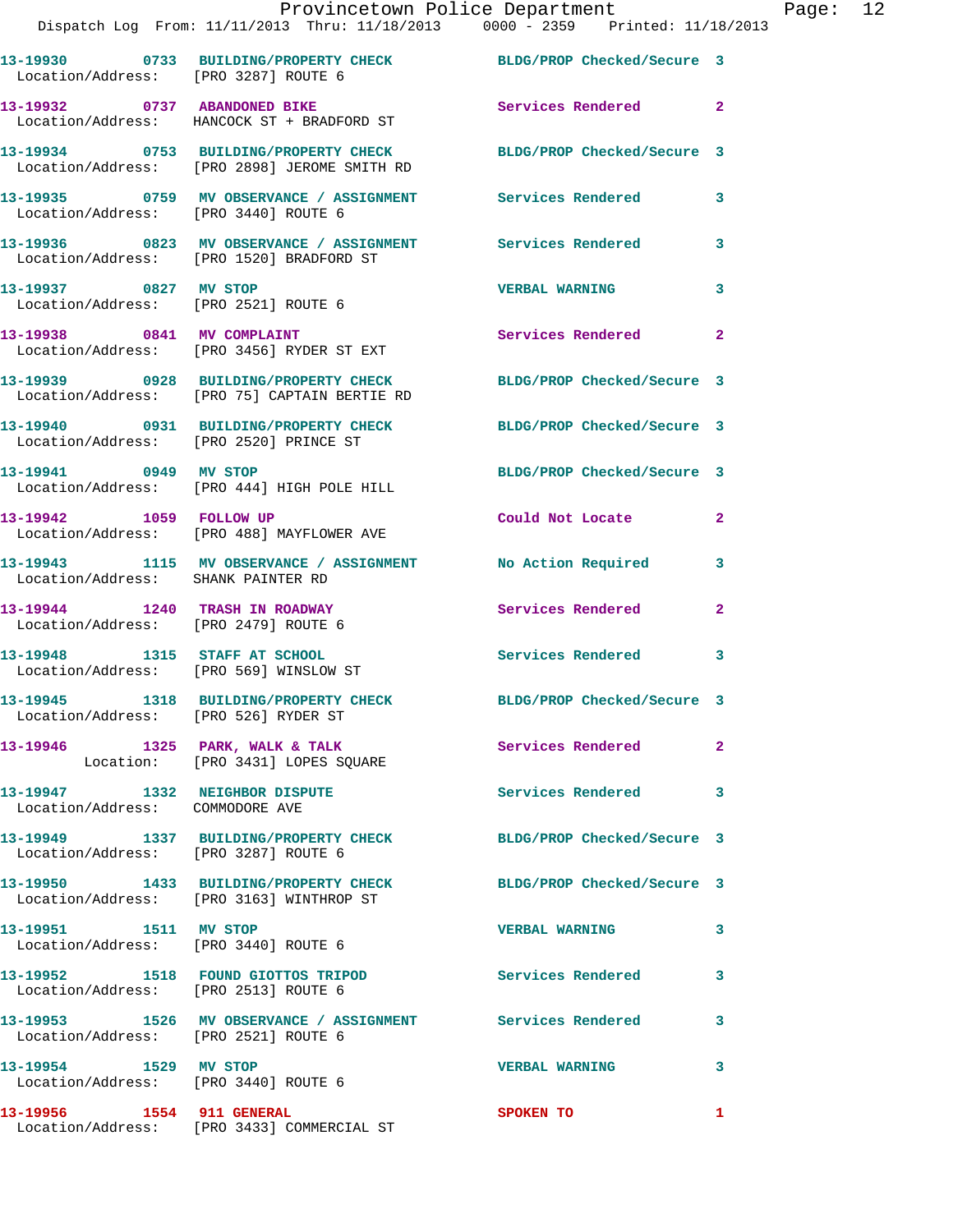## Provincetown Police Department Page: 13

Dispatch Log From: 11/11/2013 Thru: 11/18/2013 0000 - 2359 Printed: 11/18/2013

| 13-19957 1633 PARK, WALK & TALK<br>Location/Address: COMMERCIAL ST |                                                                                              | Services Rendered          | 2              |
|--------------------------------------------------------------------|----------------------------------------------------------------------------------------------|----------------------------|----------------|
|                                                                    | 13-19958 1636 MV OBSERVANCE / ASSIGNMENT<br>Location/Address: SHANKPAINTER RD + PROVINCE RD  | Services Rendered          | 3              |
| Location/Address: WEST VINE ST                                     | 13-19960 1728 BUILDING/PROPERTY CHECK                                                        | BLDG/PROP Checked/Secure 3 |                |
| 13-19961 1736 ALARM - FIRE                                         | Location/Address: [PRO 285] COMMERCIAL ST                                                    | False Alarm                | 1              |
| Location/Address: COMMERCIAL ST                                    | 13-19963 1754 PARK, WALK & TALK                                                              | Services Rendered          | $\overline{2}$ |
| Location/Address: [PRO 2] ALDEN ST                                 | 13-19962 1755 BUILDING/PROPERTY CHECK                                                        | BLDG/PROP Checked/Secure 3 |                |
| 13-19965 1801 MV ACCIDENT                                          | Location/Address: RYDER ST + COMMERCIAL ST                                                   | Services Rendered          | 1              |
| Location/Address: [PRO 2518] ROUTE 6                               | 13-19966 1819 MV OBSERVANCE / ASSIGNMENT                                                     | <b>Services Rendered</b>   | 3              |
| Location/Address: [PRO 3287] ROUTE 6                               | 13-19967 1918 BUILDING/PROPERTY CHECK                                                        | BLDG/PROP Checked/Secure 3 |                |
|                                                                    | 13-19968 1933 BUILDING/PROPERTY CHECK<br>Location/Address: [PRO 1783] FRANKLIN ST            | BLDG/PROP Checked/Secure 3 |                |
|                                                                    | 13-19969 1940 BUILDING/PROPERTY CHECK<br>Location/Address: [PRO 175] COMMERCIAL ST           | BLDG/PROP Checked/Secure 3 |                |
| 13-19970 1950 MV STOP                                              | Location/Address: TREMONT ST + SCHOOL ST                                                     | <b>VERBAL WARNING</b>      | 3              |
|                                                                    | 13-19971 2106 BUILDING/PROPERTY CHECK<br>Location/Address: [PRO 2206] COMMERCIAL ST          | BLDG/PROP Checked/Secure 3 |                |
|                                                                    | 13-19972 2200 BUILDING/PROPERTY CHECK<br>Location/Address: [PRO 545] SHANKPAINTER RD         | BLDG/PROP Checked/Secure 3 |                |
| 13-19973 2215 MV COMPLAINT                                         | Location/Address: [PRO 191] COMMERCIAL ST                                                    | Citation/Warning Issued    | -2             |
| 13-19974<br>2221<br>Location/Address:                              | <b>BUILDING/PROPERTY CHECK</b><br>[PRO 516] RACE POINT RD                                    | BLDG/PROP Checked/Secure 3 |                |
| 13-19975                                                           | 2239 BUILDING/PROPERTY CHECK<br>Location/Address: [PRO 516] RACE POINT RD                    | BLDG/PROP Checked/Secure 3 |                |
|                                                                    | 13-19976 2327 MV OBSERVANCE / ASSIGNMENT<br>Location/Address: BRADFORD ST + SHANK PAINTER RD | Services Rendered          | 3              |
| 13-19977                                                           | 2343 ALARM - GENERAL<br>Location/Address: [PRO 1054] PILGRIM HEIGHTS RD                      | False Alarm                | 1              |

## **For Date: 11/17/2013 - Sunday**

| 13–19980<br>Location/Address: | 0012 | <b>DISTURBANCE</b><br>[PRO 208] COMMERCIAL ST        | <b>GONE ON ARRIVAL</b>     |                 |
|-------------------------------|------|------------------------------------------------------|----------------------------|-----------------|
| 13–19981<br>Location/Address: | 0053 | LOBBY TRAFFIC<br>[PRO 542] SHANK PAINTER RD          | Services Rendered          | 12 <sup>°</sup> |
| 13–19982<br>Location/Address: | 0107 | BUILDING/PROPERTY CHECK<br>[PRO 545] SHANKPAINTER RD | BLDG/PROP Checked/Secure 3 |                 |
| 13–19983                      | 0123 | <b>BUILDING/PROPERTY CHECK</b>                       | BLDG/PROP Checked/Secure 3 |                 |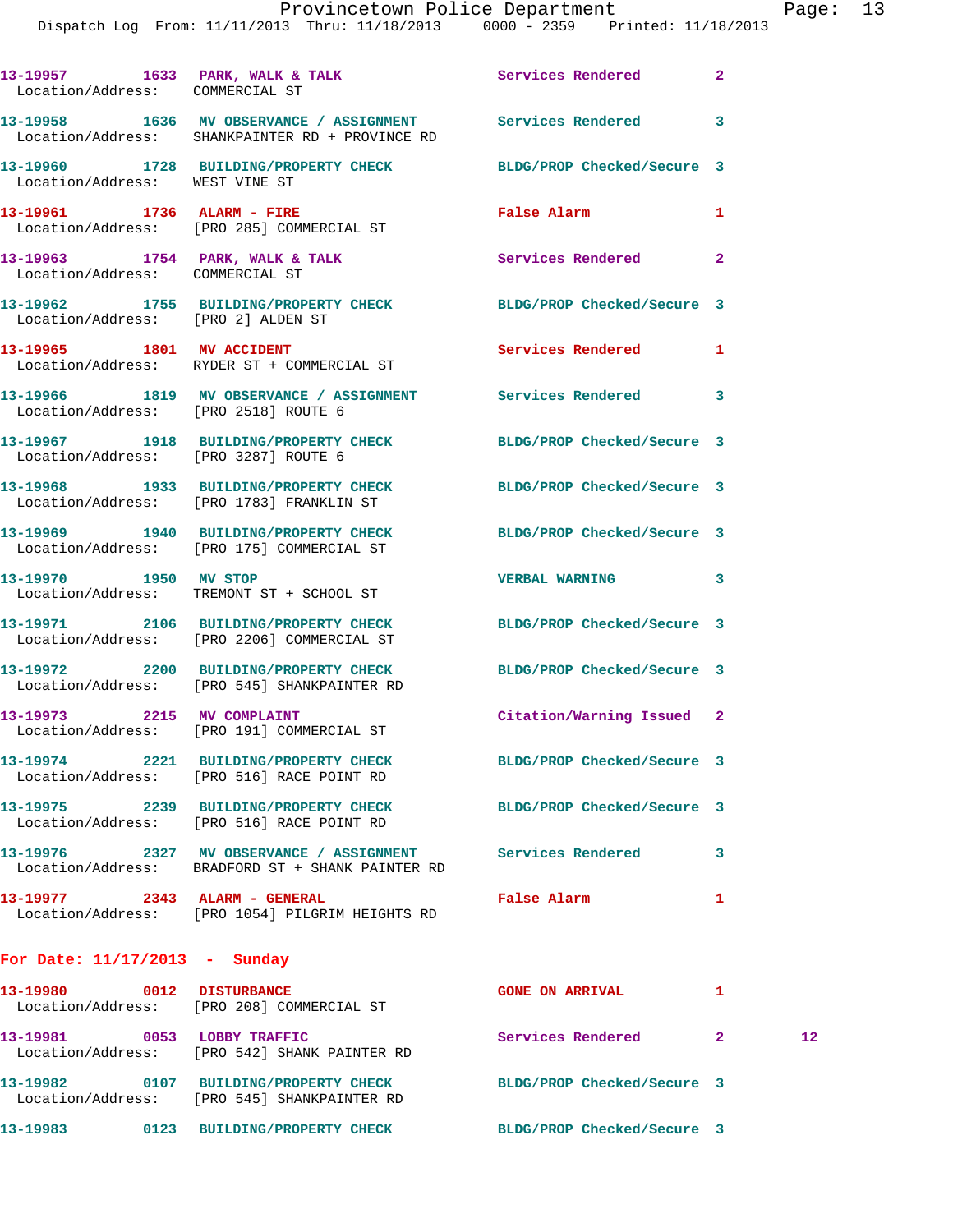|                                                        | Dispatch Log From: 11/11/2013 Thru: 11/18/2013 0000 - 2359 Printed: 11/18/2013                                   | Provincetown Police Department |                | Page: | 14 |
|--------------------------------------------------------|------------------------------------------------------------------------------------------------------------------|--------------------------------|----------------|-------|----|
|                                                        | Location/Address: [PRO 2490] PROVINCELANDS RD                                                                    |                                |                |       |    |
|                                                        | 13-19984 0125 MV HIT & RUN/PAST<br>Location/Address: [PRO 43] BRADFORD ST                                        | Services Rendered              | $\overline{2}$ |       |    |
|                                                        | 13-19986 0230 MEDICAL EMERGENCY<br>Location/Address: [PRO 1892] SHANK PAINTER RD                                 | Transported to Hospital 1      |                |       |    |
|                                                        | 13-19988 0252 BUILDING/PROPERTY CHECK<br>Location/Address: [PRO 1638] COMMERCIAL ST                              | BLDG/PROP Checked/Secure 3     |                |       |    |
|                                                        | 13-19989 0505 BUILDING/PROPERTY CHECK Services Rendered 3<br>Location/Address: [PRO 2898] JEROME SMITH RD        |                                |                |       |    |
|                                                        | 13-19990 0513 BUILDING/PROPERTY CHECK BLDG/PROP Checked/Secure 3<br>Location/Address: [PRO 2898] JEROME SMITH RD |                                |                |       |    |
|                                                        | 13-19991 0733 H/M STAFF ON DUTY<br>Location/Address: [PRO 2543] MACMILLAN WHARF                                  | No Action Required 2           |                |       |    |
|                                                        | 13-19992 0753 BUILDING/PROPERTY CHECK BLDG/PROP Checked/Secure 3<br>Location/Address: [PRO 75] CAPTAIN BERTIE RD |                                |                |       |    |
|                                                        | 13-19993 0759 BUILDING/PROPERTY CHECK BLDG/PROP Checked/Secure 3<br>Location/Address: [PRO 2520] PRINCE ST       |                                |                |       |    |
| Location/Address: SHANK PAINTER RD                     | 13-19994 0820 MV OBSERVANCE / ASSIGNMENT                                                                         | No Action Required 3           |                |       |    |
|                                                        | 13-19995 0838 BUILDING/PROPERTY CHECK<br>Location/Address: [PRO 3318] CEMETERY RD                                | BLDG/PROP Checked/Secure 3     |                |       |    |
|                                                        | 13-19996 0838 BUILDING/PROPERTY CHECK<br>Location/Address: [PRO 3317] CEMETERY RD                                | BLDG/PROP Checked/Secure 3     |                |       |    |
|                                                        | 13-19997 0853 BUILDING/PROPERTY CHECK<br>Location/Address: [PRO 2543] MACMILLAN WHARF                            | BLDG/PROP Checked/Secure 3     |                |       |    |
|                                                        | 13-19998 0924 BUILDING/PROPERTY CHECK BLDG/PROP Checked/Secure 3<br>Location/Address: [PRO 488] MAYFLOWER AVE    |                                |                |       |    |
|                                                        | 13-19999 0934 BUILDING/PROPERTY CHECK BLDG/PROP Checked/Secure 3<br>Location/Address: [PRO 2206] COMMERCIAL ST   |                                |                |       |    |
| 13-20000 0941 MV DISABLED                              | Location/Address: BRADFORD ST + SHANK PAINTER RD                                                                 | Services Rendered 2            |                |       |    |
|                                                        | 13-20001 0944 ALARM - GENERAL<br>Location/Address: [PRO 196] COMMERCIAL ST                                       | BLD/PROP CHECKED UNSECUR 1     |                |       |    |
|                                                        | 13-20002 1025 PARK, WALK & TALK<br>Location/Address: [PRO 175] COMMERCIAL ST                                     | Services Rendered 2            |                |       |    |
|                                                        | 13-20003 1037 NOISE COMPLAINT<br>Location/Address: [PRO 2977] COMMERCIAL ST                                      | Unfounded                      | 3              |       |    |
|                                                        | 13-20004 1125 FALL - HEAD INJURY<br>Location/Address: [PRO 60] BRADFORD ST                                       | Transported to Hospital 1      |                |       |    |
| 13-20006 1206 MV DISABLED<br>Location/Address: ROUTE 6 |                                                                                                                  | Unfounded                      | 2              |       |    |
| Location/Address: [PRO 2521] ROUTE 6                   | 13-20007 1209 MV OBSERVANCE / ASSIGNMENT No Action Required                                                      |                                | 3              |       |    |
|                                                        | 13-20008 1211 TTY TEST CALL/SUCCESS<br>Location/Address: [PRO 542] SHANK PAINTER RD                              | Services Rendered              | 1              |       |    |
|                                                        | 13-20009 1226 DOG FECES IN FRONT YARD<br>Location/Address: [PRO 3021] PILGRIM HEIGHTS RD                         | Services Rendered 2            |                |       |    |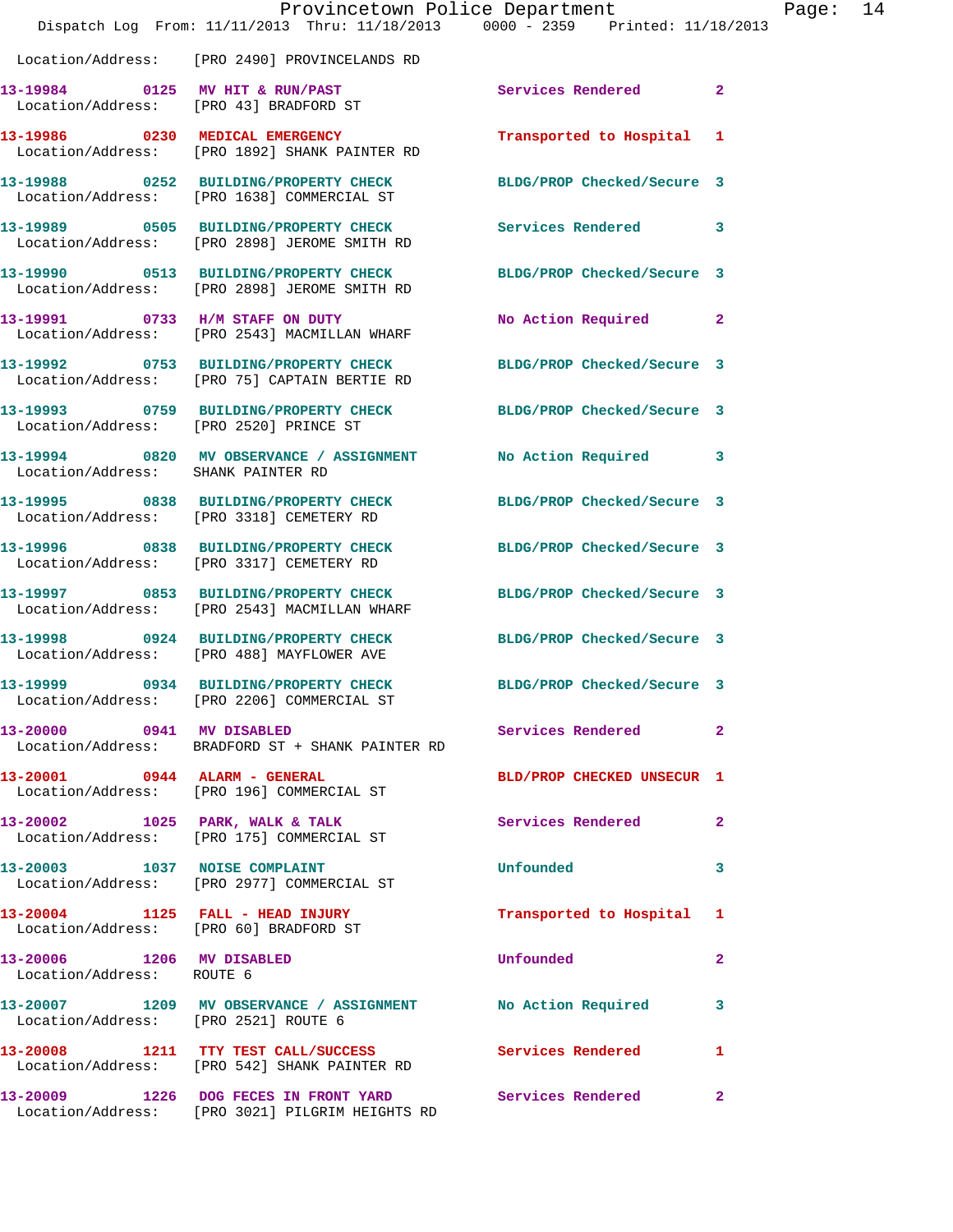|                                      | Dispatch Log From: 11/11/2013 Thru: 11/18/2013 0000 - 2359 Printed: 11/18/2013                                        | Provincetown Police Department Page: 15 |                |  |
|--------------------------------------|-----------------------------------------------------------------------------------------------------------------------|-----------------------------------------|----------------|--|
|                                      | 13-20010 1237 DIZZY/DIFF BREATHING Services Rendered 1<br>Location/Address: [PRO 2144] CONWELL ST                     |                                         |                |  |
|                                      | 13-20011 1245 WATER DEPT CALL OUT Services Rendered 3<br>Location/Address: [PRO 2473] SHORE RD                        |                                         |                |  |
|                                      | 13-20012 1300 MEDICAL/ALTERED LOC/UNKNOWN Transported to Hospital 1<br>Location/Address: [PRO 2667] CAPTAIN BERTIE RD |                                         |                |  |
|                                      | 13-20014 1343 BUILDING/PROPERTY CHECK BLDG/PROP Checked/Secure 3<br>Location/Address: [PRO 571] ALDEN ST              |                                         |                |  |
|                                      | 13-20015 1400 QUESTION ABOUT RD CLOSURES Services Rendered 3<br>Location/Address: [PRO 1321] COMMERCIAL ST            |                                         |                |  |
| Location/Address: ROUTE 6            | 13-20016 1435 WALKING ON HIGHWAY/SWEARING Services Rendered                                                           |                                         | $\overline{2}$ |  |
|                                      | 13-20017 1455 MV COMPLAINT<br>Location/Address: [PRO 2483] COMMERCIAL ST                                              | SPOKEN TO                               | $\overline{2}$ |  |
| Location/Address: [PRO 571] ALDEN ST | 13-20018 1540 BUILDING/PROPERTY CHECK BLDG/PROP Checked/Secure 3                                                      |                                         |                |  |
|                                      | 13-20022 1545 BUILDING/PROPERTY CHECK Services Rendered 3<br>Location/Address: [PRO 106] COMMERCIAL ST                |                                         |                |  |
|                                      | 13-20019 1548 FOUND PASSPORT<br>Location/Address: [PRO 3121] COMMERCIAL ST                                            | Services Rendered                       | 3              |  |
| Location/Address: [PRO 564] BAYBERRY | 13-20020 1618 BUILDING/PROPERTY CHECK Services Rendered 3                                                             |                                         |                |  |
|                                      | 13-20021 1800 BUILDING/PROPERTY CHECK<br>Location/Address: [PRO 488] MAYFLOWER ST                                     | BLDG/PROP Checked/Secure 3              |                |  |
|                                      | 13-20023 1816 BUILDING/PROPERTY CHECK BLDG/PROP Checked/Secure 3<br>Location/Address: [PRO 2206] COMMERCIAL ST        |                                         |                |  |
|                                      | 13-20025 1841 BUILDING/PROPERTY CHECK<br>Location/Address: [PRO 2494] BRADFORD ST                                     | Services Rendered 3                     |                |  |
|                                      | 13-20026 1855 PARK, WALK & TALK<br>Location/Address: [PRO 2093] COMMERCIAL ST                                         | Services Rendered 2                     |                |  |
|                                      | 13-20027 1947 BUILDING/PROPERTY CHECK BLDG/PROP Checked/Secure 3<br>Location/Address: [PRO 1783] FRANKLIN ST          |                                         |                |  |
| 13-20028 1953 HARASSMENT             | Location/Address: [PRO 542] SHANK PAINTER RD                                                                          | Services Rendered                       | $\mathbf{2}$   |  |
| Location/Address: [PRO 3287] ROUTE 6 | 13-20029 2019 BUILDING/PROPERTY CHECK BLDG/PROP Checked/Secure 3                                                      |                                         |                |  |
|                                      | 13-20030 2040 ASSIST CITIZEN<br>Location/Address: [PRO 1283] BANGS ST                                                 | No Action Required 3                    |                |  |
| Location/Address: WEST VINE ST       | 13-20031 2111 BUILDING/PROPERTY CHECK BLDG/PROP Checked/Secure 3                                                      |                                         |                |  |
|                                      | 13-20032 2140 BUILDING/PROPERTY CHECK BLDG/PROP Checked/Secure 3<br>Location/Address: [PRO 1646] WINSLOW ST           |                                         |                |  |
|                                      | 13-20033 2231 BUILDING/PROPERTY CHECK Services Rendered<br>Location/Address: [PRO 2493] BRADFORD ST                   |                                         | 3              |  |
|                                      | 13-20034 2250 LEAVING THE SCHOOL<br>Location/Address: [PRO 569] WINSLOW ST                                            | Services Rendered                       | 3              |  |
|                                      | 13-20035                2306    MV  OBSERVANCE  /  ASSIGNMENT                 Services  Rendered                      |                                         | 3              |  |

Location/Address: BRADFORD ST